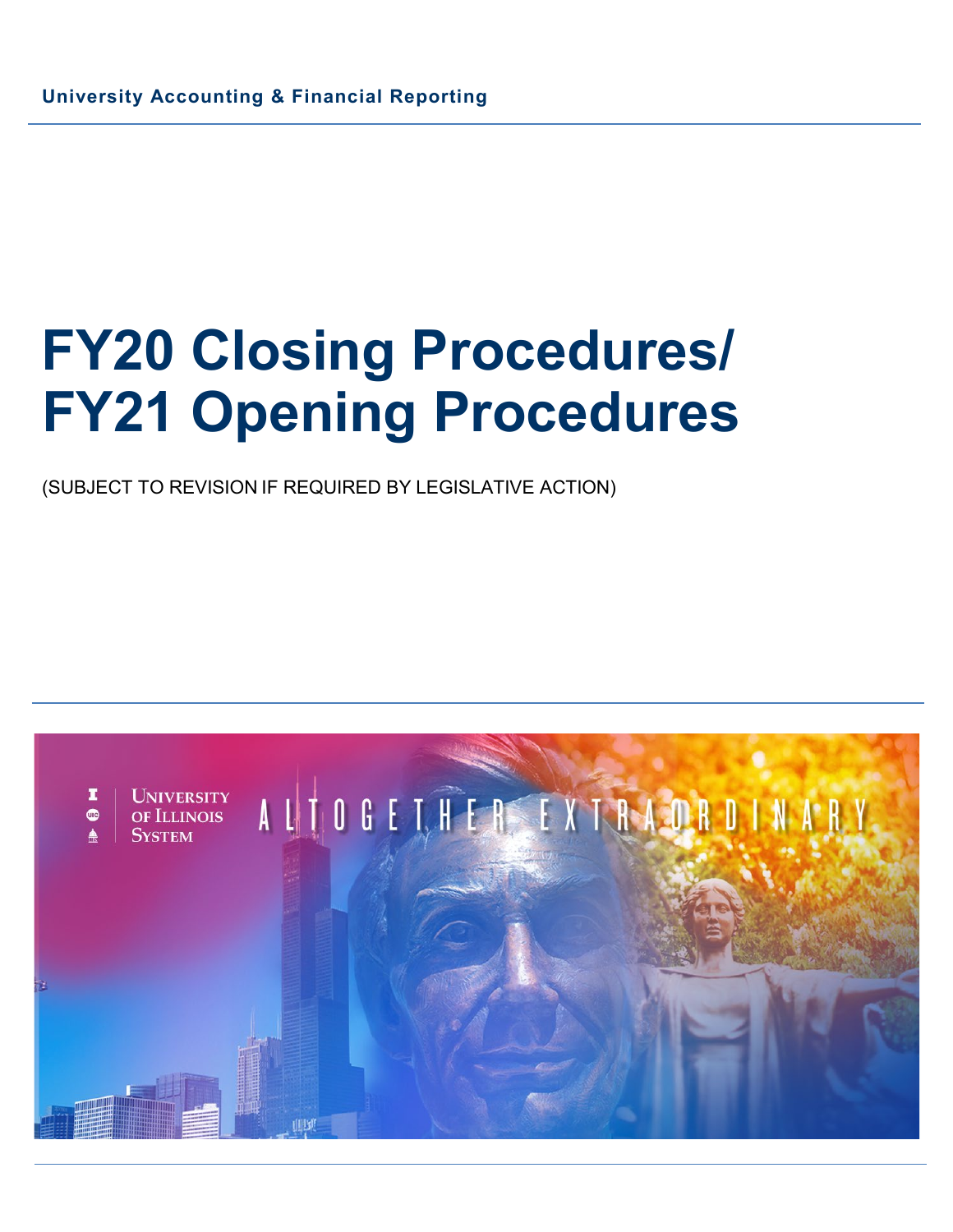# TABLE OF CONTENTS

| C. |                                                                               |  |
|----|-------------------------------------------------------------------------------|--|
|    |                                                                               |  |
|    |                                                                               |  |
|    |                                                                               |  |
|    |                                                                               |  |
|    |                                                                               |  |
|    | Fact Sheet Requirements - Self-Supporting and Certain Practice Plan Funds  14 |  |
|    |                                                                               |  |
|    |                                                                               |  |
|    |                                                                               |  |
|    |                                                                               |  |
|    |                                                                               |  |
|    |                                                                               |  |
|    |                                                                               |  |
|    |                                                                               |  |
|    |                                                                               |  |
|    |                                                                               |  |
|    |                                                                               |  |
| L. |                                                                               |  |
|    |                                                                               |  |
|    |                                                                               |  |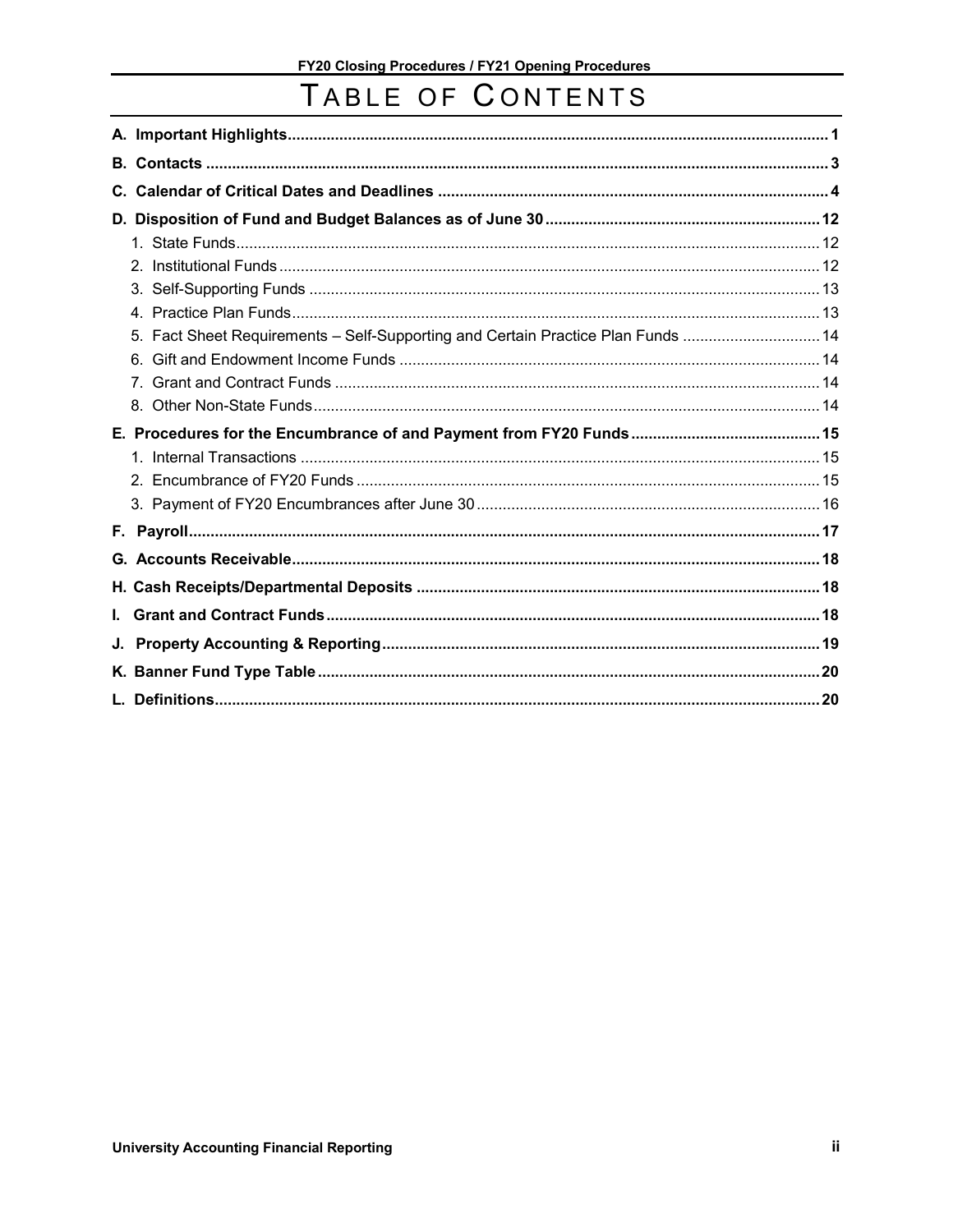# <span id="page-2-0"></span>**A. Important Highlights**

#### **Fact Sheets for self-supporting and practice plan funds**

To ensure the appropriate general ledger accrual entries are made in Banner for fiscal year-end, it is imperative that Fact Sheets are carefully completed for all self-supporting funds and DSP/NSP/OHSP practice plan funds. Please ensure the Fact Sheet contains accurate information for all activities described in Section D-5. Fact Sheet [Requirements.](#page-15-0)

#### **Closingperiods/statements**

- The University has two FY20 year-end closing periods (Period 12 and Period 14) to facilitate the recording of all FY20 transactions in the Banner general ledger. Period 12 will close on July 18, 2020; Period 14, which is restricted to certain OBFS users, will close on August 1, 2020.
- June 30 statements will be available for Period 12 and Period 14; in addition, preliminary statements that include June transactions posted through July 11, 2020, will be provided to assist with year-end review prior to the closing of Period 12.

#### **Posting journal voucher entries to the proper fiscal year**

- FY20 and FY21 will both be available for processing transactions during the month of July. Therefore, special care must be taken to ensure entries posted in July are recorded in the proper fiscal year.
- When posting journal vouchers, the transaction date used determines which fiscal year the transaction will post. Banner journal voucher forms (FGAJVCD, FGAJVCM, and FGAJVCQ) automatically default to the current calendar date as the transaction date. **Therefore, journal vouchers entered in July will post in FY21 unless the transaction date is manually changed to a June date. For a transaction to post in FY20, you must manually change the transaction date to a June 2020 transaction date.**

#### **Rolling FY20 balances to FY21**

- On July 18, open encumbrances, requisitions and purchase orders will roll forward to FY21 and general ledger balances will roll to establish FY21 beginning balances. Transactions posted to FY20 by OBFS between July 19 and August 1 will be added to FY20 balances and automatically update FY21 beginning balances.
- ♦ Units will not be permitted to post any FY20 transactions after the close of June Period 12 (July 18).
- General ledger and accounts payable feeders for FY20 must be submitted no later than July 17. However, users are strongly encouraged to post feeders earlier to enable corrections to be made if needed.
- Remaining FY20 budget balances will roll to FY21 on August 1, 2020.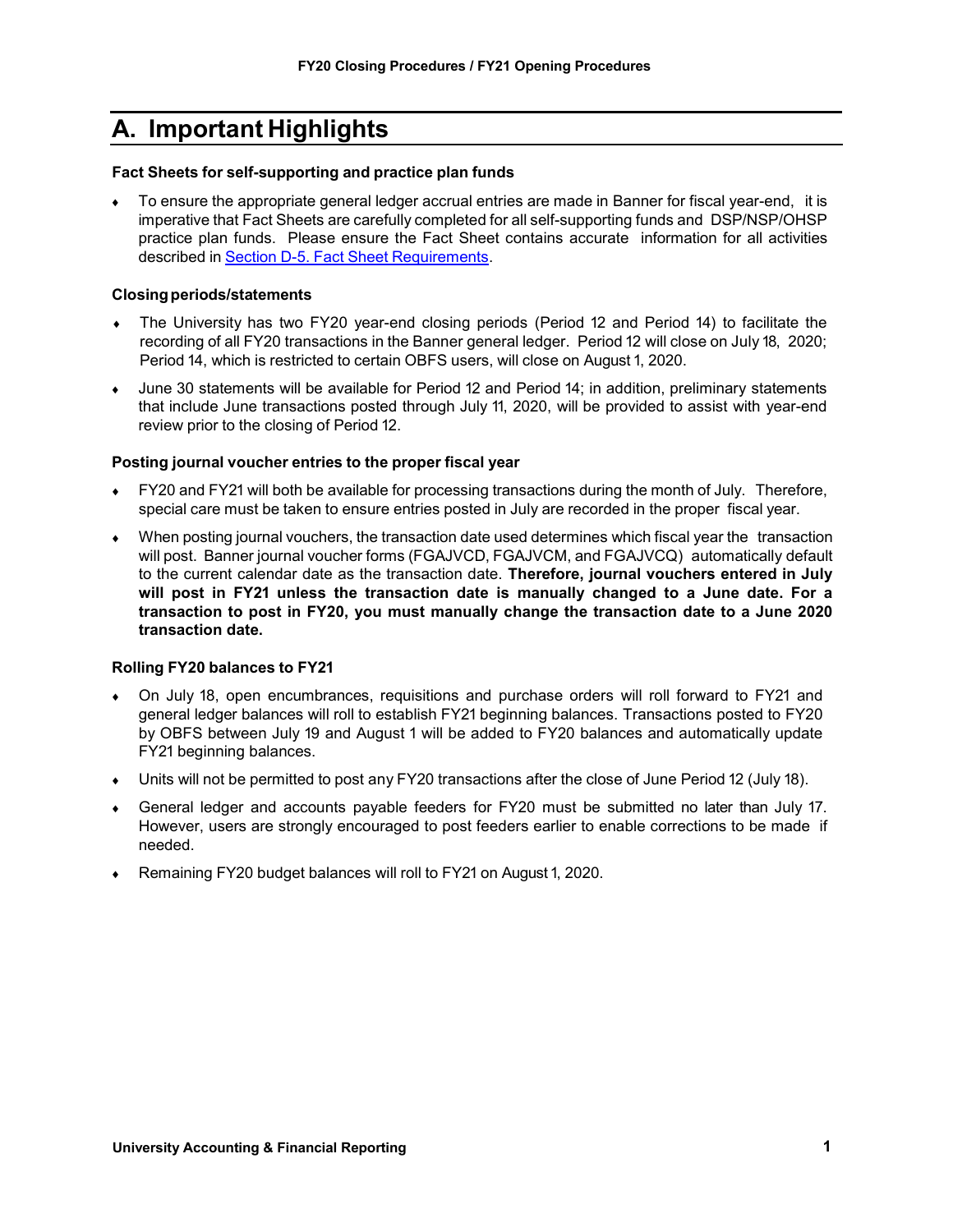#### **Use of state fund codes during July and August**

- State fund codes relate to a specific appropriation year. State funds have the appropriation year as a part of the assigned Banner fund code such that the last two digits represent the appropriation year. For example, FY20 state appropriation fund codes end in 20 (such as 100020) and FY21 fund codes end in 21 (such as 100021).
- ♦ Appropriation year 2020 transactions must therefore be assigned to appropriate FY20 fund codes ending in 20 and appropriation year 2021 transactions must be assigned to appropriate FY21 fund codes ending in 21.
- ♦ Effective June 30, 2020, FY20 state fund codes in iBuy will be inactivated.
- Effective July 1, 2020, index codes and fund defaults that include FY20 state fund codes will be converted automatically to include corresponding FY21 state fund codes ending in 21. **Therefore, beginning July 1, anyone using index codes or fund defaults to record FY20 state fund entries must manually enter or change the automatically populated fund code to the FY20 fund code ending in 20**.
- ♦ Effective July 1, 2020, units with iBuy profiles that contain the FY20 state fund as a part of their default CFOAPAL must **manually update** their iBuy profile by changing the default fund code 100020 to 100021.
- ♦ Effective July 1, 2020, appointments (other than 9/12) paid on state funds will automatically be converted on job labor distribution records from the FY20 fund codes to the FY21 fund codes. State funded 9/12 appointments will be assigned the FY21 fund code using a June 16, 2020 effective date.
- Effective July 1, 2020, P-Card default CFOPs on state funds will be converted automatically from the FY20 fund code to the FY21 fund code ending in 21.
- Effective July 1, 2020, FY21 state-funded project codes related to the Travel and Expense Management system (TEM) will automatically be created.
- Any unreconciled P-Card and T-Card transactions still on FY20 state funds at the end of Period 12 (July  $18<sup>th</sup>$ ) will be converted automatically from the FY20 fund code to the FY21 fund code.

#### **Use of work study fund codes**

- ♦ Effective July 1, 2020, the last two digits of the Federal Work Study funds will change from 20 to 21 to reflect the new fiscal year.
- The FY21 Federal Work Study funds are 498121 (Urbana), 498221 (Chicago), and 498421 (Springfield).
- Effective July 1, 2020, payroll appointments paid on Federal Work Study funds will be automatically converted on job labor distribution records from the FY20 to the FY21 fund code ending in 21.

#### **Standard Finance Reports in FY21**

- ♦ The most recent data for Standard Finance Reports in the distribution tool My-UI-Financials and, as well as the Standard Finance Reports generated via EDDIE, will only display FY20 reports until FY20 is closed. July (FY21) activity will not be displayed until FY20 is closed.
- Permissions set at the CFOP level with the Standard Finance Reports distribution tool My-UI Financials will have the state funded CFOP's, as well as work study CFOP's, roll to the new-year fund codes automatically on July 1.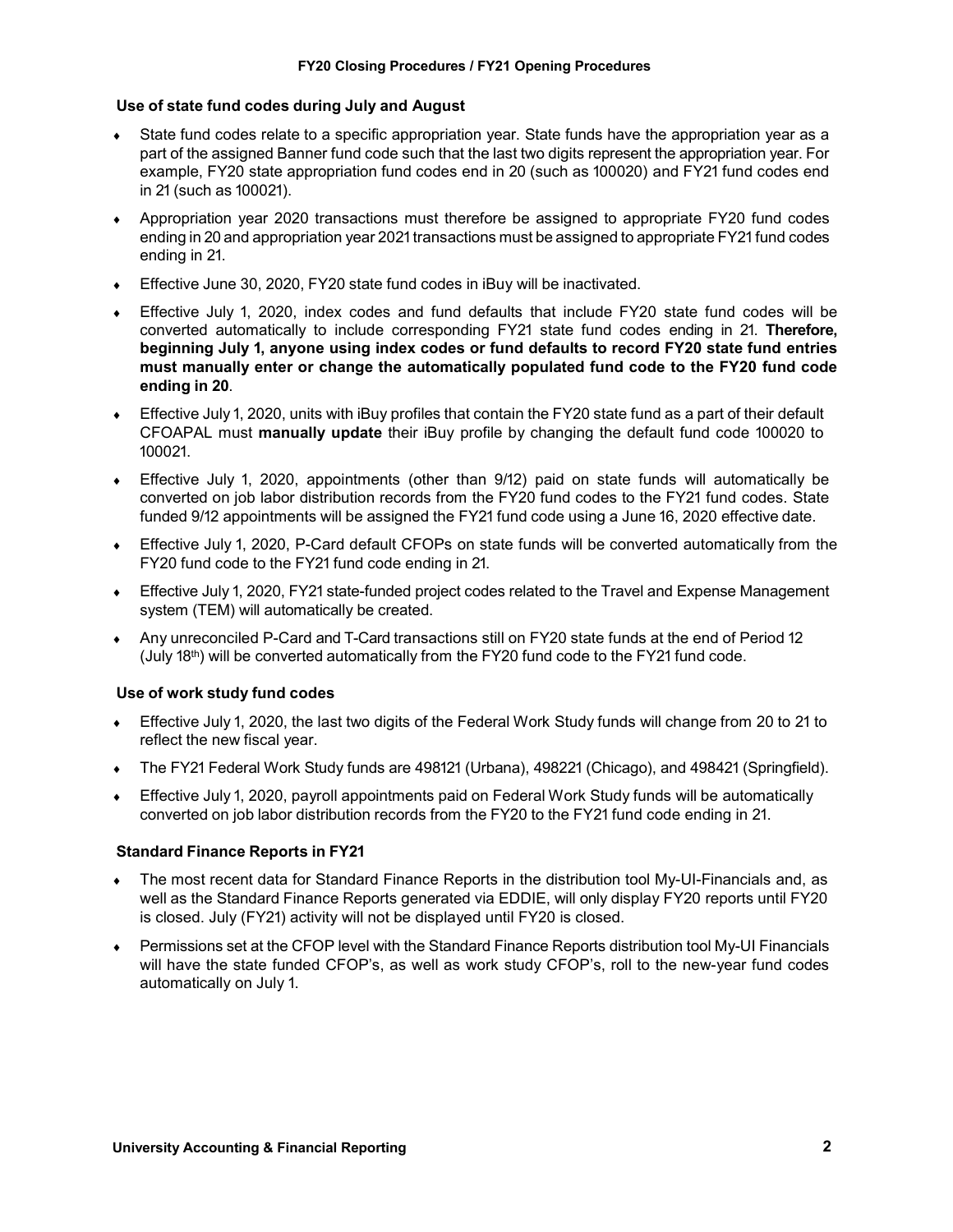# <span id="page-4-0"></span>**B. Contacts**

#### **[University Accounting and Financial Reporting \(UAFR\)](https://www.obfs.uillinois.edu/accounting-financial-reporting/)**

| <b>UAFR Management</b>                               | <b>Brent Rasmus</b>        | brasmus@uillinois.edu  | 217-244-7347 |
|------------------------------------------------------|----------------------------|------------------------|--------------|
| <b>Accounting Services</b>                           | <b>Kimloan Coventry</b>    | bui@uillinois.edu      | 217-244-3206 |
|                                                      | John Laroe                 | jmlaroe@uillinois.edu  | 217-333-9133 |
|                                                      | Kasey Wilken               | wilken3@uillinois.edu  | 217-244-6809 |
| Property Accounting and<br>Reporting - Equipment and | Jeff Weaver                | jweaver2@uillinois.edu | 217-244-7978 |
| Software                                             | Marti Conrad               | mdesjar2@uillinois.edu | 217-300-2159 |
| Property Accounting and                              | Aaron Rund                 | arund@uillinois.edu    | 217-300-1738 |
| Reporting - Buildings and<br>Construction            | Gerald Douglass            | jdougla@uillinois.edu  | 217-333-9135 |
| <b>Administrative Accounting</b>                     | <b>Phil McCarthy</b>       | pimccart@uillinois.edu | 217-244-0307 |
| and Financial Reporting                              | <b>Courtney Englehardt</b> | hampton2@uillinois.edu | 217-244-8739 |

#### **[Budget Operations and Analysis](https://www.obfs.uillinois.edu/budgeting/)**

| University of Illinois at | Mark McClellan | mmmccle1@uillinois.edu | 312-413-5370 |
|---------------------------|----------------|------------------------|--------------|
| Chicago                   |                |                        |              |
| University of Illinois at | Jackie Gillock | jbarn1@uis.edu         | 217-206-6077 |
| Springfield               |                |                        |              |
| University of Illinois at | Andrea Hoey    | ahoey@illinois.edu     | 217-333-7904 |
| Urbana                    |                |                        |              |

#### **[University Bursar](https://www.obfs.uillinois.edu/usfsco/)**

| General and Student       | Susan Cotter | skcotter@uillinois.edu | 217-244-6022 |
|---------------------------|--------------|------------------------|--------------|
| Accounts Receivable       |              |                        |              |
| <b>Cashier Operations</b> | Deborah Rahn | drahn@uillinois.edu    | 217-244-7450 |

#### **[Sponsored Programs Administration](https://www.obfs.uillinois.edu/grants/) (SPA)**

| University of Illinois at                | Karen McCormack        | krnmccor@uic.edu          | 312-996-0624 |
|------------------------------------------|------------------------|---------------------------|--------------|
| Chicago                                  | Mee Mee Lee-Choi       | meemlee@uic.edu           | 312-996-5961 |
| University of Illinois at<br>Springfield | <b>Charles Alsbury</b> | ralsb01s@uis.edu          | 217-206-7849 |
| University of Illinois at                | Linda Gregory          | $l$ agregry@uillinois.edu | 217-333-4881 |
| Urbana                                   | Jayne Goby             | goby@uillinois.edu        | 217-244-4759 |

#### **[University Payroll and Benefits \(UPB\)](https://www.obfs.uillinois.edu/payroll/)**

| <b>UPB Management</b> | Hester<br>Kassaundra | nestel                                   | 312-585-9137 |
|-----------------------|----------------------|------------------------------------------|--------------|
|                       | ∟arrv<br>∵Hanvzewski | uilinois.edu<br>han<br>$nVZ$ ew $\omega$ | 312-585-9138 |

#### **[University Purchasing Division](https://www.obfs.uillinois.edu/purchases/)**

| University of Illinois at     | Debra Matlock    | mdecra@uillinois.edu   | 312-996-7084 |
|-------------------------------|------------------|------------------------|--------------|
| Chicago                       | Aaron Rosenthal  | aaronr1@uillinois.edu  | 312-996-8074 |
|                               | <b>Ruth Rios</b> | riosr@uillinois.edu    | 312-996-7074 |
| University of Illinois at     | Jill Menezes     | imene1@uillinois.edu   | 217-206-6651 |
| Springfield                   |                  |                        |              |
| University of Illinois at     | Brad Henson      | bhenson4@uillinois.edu | 217-300-2459 |
| Urbana                        | Justin Johnston  | jjustin@uillinois.edu  | 217-333-6261 |
| University of Illinois System | Daniel Szaina    | dszajna@uillinois.edu  | 217-333-2650 |

#### **[University Payables \(UPAY\)](https://www.obfs.uillinois.edu/payments/)**

| UPAY<br>Management        | .ı Martınıe<br>Jım | `1 <i>(œ</i> uillinois.edu<br>mar | 217-333-0780 |
|---------------------------|--------------------|-----------------------------------|--------------|
| Support<br>Service        | Darren Strater     | וואה הוהו                         | 217-244-3139 |
| <b>Payment Operations</b> | Susie Baker        | susbaker@<br>'s.edu               | 217-333-6401 |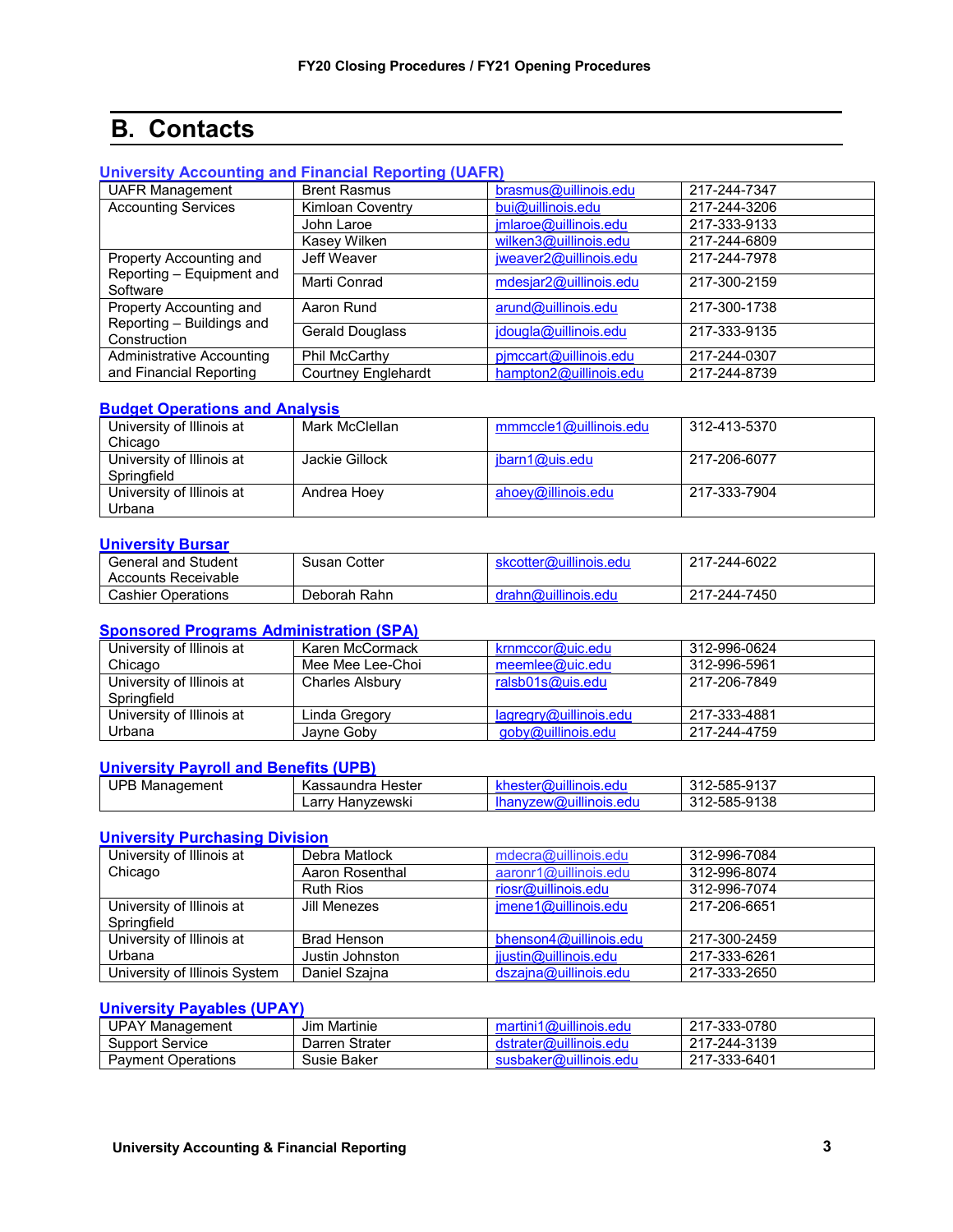# <span id="page-5-0"></span>**C. Calendar of Critical Dates & Deadlines**

**Note: Critical dates related to Purchasing are included in Section E: Procedures for the Encumbrance of and [Payment](#page-16-1) from FY20 Funds.**

#### **May 17, 2020**

#### **Sponsored Programs Administration**

Clear overdrafts in sponsored project funds (400000 through 599999); unless the project will be continued with additional funds as documented on an approved Request for Anticipation Fund (Form GC70) or prior arrangements have been made with the Sponsored Programs Administration.

#### **May 19, 2020**

#### **Year End Opening/Closing Procedures Webinar**

Register for this webinar or go to the OBFS Training Center.

#### **June 1, 2020**

#### **Inactive Funds**

Departments zero out all inactive funds and submit requests for their termination to [uas@uillinois.edu.](mailto:uas@uillinois.edu) Balances in inactive funds should not be carried forward unnecessarily into the next fiscal year.

#### **June 3, 2020**

#### **Year End Opening/Closing Procedures Webinar**

Register for this webinar or go to the OBFS Training Center.

#### **June 5, 2020**

#### **Purchasing-State Fund Orders**

All state fund orders must be approved and posted to Banner to ensure FY20 state funding. Allow time for requisitions to pass through iBuy departmental approval queues. Departments should follow up on all orders to ensure the department executes approvals in time to permit posting the orders in Banner.

#### **June 9, 2020**

#### **Year End Fact Sheet Webinar**

Register for this webinar or go to the OBFS Training Center.

#### **June 12, 2020**

#### **Gift Funds**

To return accumulated funding from a Banner gift fund (fund type 4M) to the University of Illinois Foundation (UIF) for reinvestment into a UIF endowment or quasi-endowment, complete a ["Return of](https://onlinecloudprod.uif.uillinois.edu/system/files/2019-05/Sec11-8TransferBANNERmoney.pdf?_ga=2.115374214.1893198321.1582128603-2044951025.1573163783)  [Gift Funds to UI Foundation"](https://onlinecloudprod.uif.uillinois.edu/system/files/2019-05/Sec11-8TransferBANNERmoney.pdf?_ga=2.115374214.1893198321.1582128603-2044951025.1573163783) form (which is located within the "Fund" section of the UIF webpage at [https://online.uif.uillinois.edu/pages/forms\)](https://online.uif.uillinois.edu/pages/forms). The completed form must be submitted to UIF (as instructed within the yellow box on the form) by **5:00 p.m.** on **Friday, June 12**. UIF will then review the request for appropriateness. If approved, UIF will send the approved form to UAFR for processing. For further details, refer to [Section 11.8](https://www.obfs.uillinois.edu/bfpp/section-11-gifts-endowments/section-11-8) of [Business and Financial Policies and Procedures.](https://www.obfs.uillinois.edu/bfpp/)

#### **University Payroll & Benefits**

Prior period pay adjustments submitted and reviewed in PARIS by 5:00 p.m. will be paid on Friday, June 19, 2020.

#### **June 16, 2020**

#### **University Payroll & Benefits**

BW13 payroll calculation will run in the evening. Department approvers must complete time entry payroll approvals by noon. Superusers complete payroll time entry and approvals by 5:00 p.m.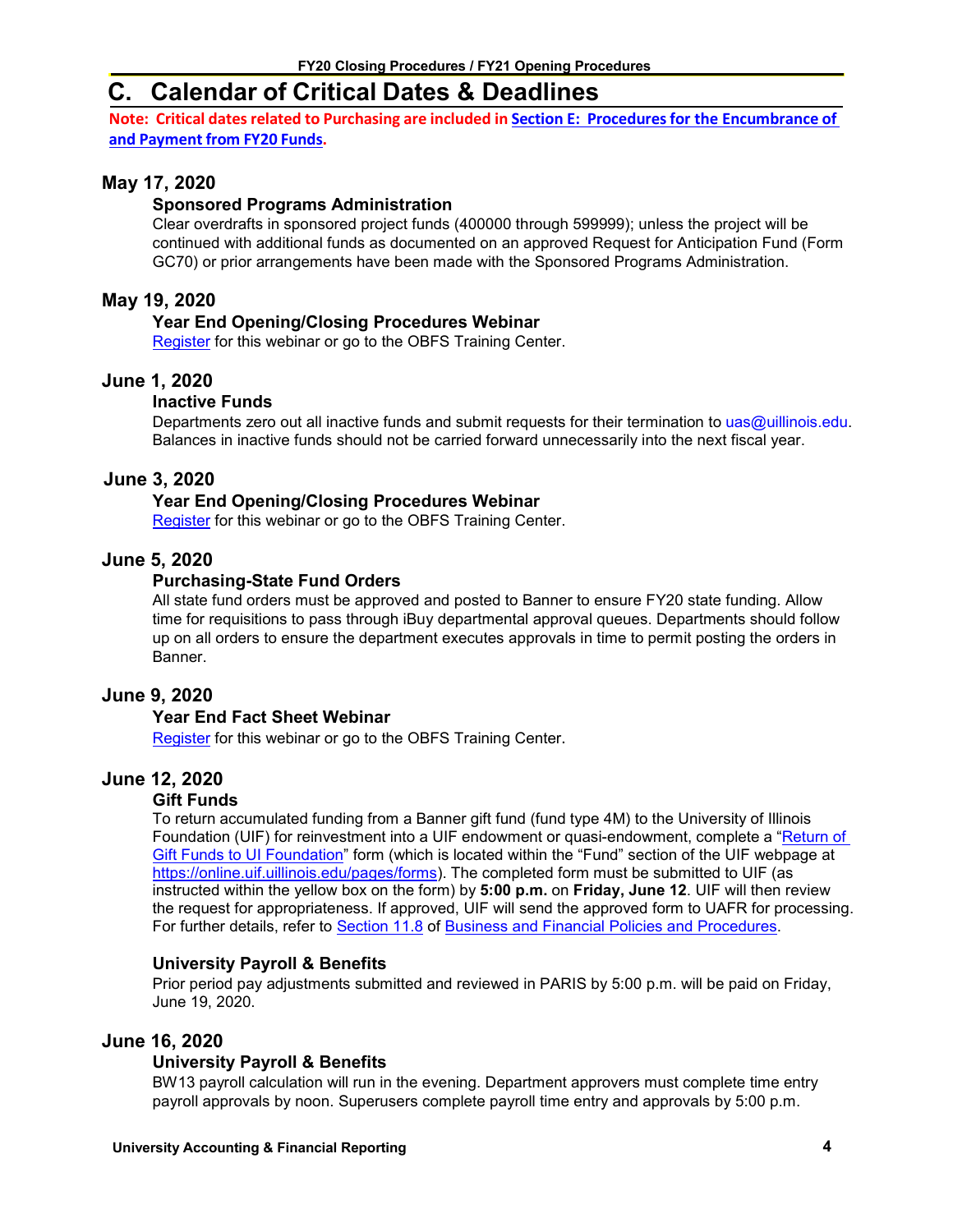#### **June 16, 2020 (continued)**

#### **University Payroll & Benefits - State Funds**

Conversion of state fund code 100020 to 100021 for state funded 9/12 payroll jobs with a June 16, 2020 effective date.

#### **June 17, 2020**

#### **University Payroll & Benefits**

Current pay period adjustments must be submitted through PARIS by 10:00 a.m. on June 17, 2020.

#### **June 18, 2020**

#### **Accounts Receivable**

Submit accounts receivable (SAR & GAR) feeders for FY20 by 5:00 p.m. to allow departments to clear rejected transactions by June 30, 2020.

#### **June 19, 2020**

#### **CFOAPAL Termination**

Last day to submit CFOAPAL termination requests to [uas@uillinois.edu](mailto:uas@uillinois.edu) for FY20. Requests received after June 19 will be processed in August after the fiscal year end close is completed.

#### **Quasi-Endowment Funds**

Request reinvestment of accumulated University endowment income fund cash balances to quasiendowment funds to UAFR-Administrative Accounting.

#### **University Payroll & Benefits**

Prior period pay adjustments submitted and reviewed in PARIS by 5:00 p.m. will be paid on Friday, June 26, 2020.

#### **June 22, 2020**

#### **Campus Store Orders**

Submit orders to Campus Stores for equipment and supplies, including purchases made through GAR. These orders must be submitted by 5:00 p.m. in order to be charged to FY20 funds.

#### **June 26, 2020**

#### **University Payroll & Benefits**

Prior period pay adjustments submitted and reviewed in PARIS by 5:00 p.m. will be paid on Friday, July 3, 2020.

#### **June 29, 2020**

#### **Gift Funds**

To ensure gift revenue is properly recognized in FY20, all FY20 donations need deposited by **June 29** through the University of Illinois Foundation (UIF) using the proper gift transmittal form, which can be found on UIF's [Forms](https://online.uif.uillinois.edu/pages/forms) webpage.

#### **June 30, 2020**

#### **Last Day of FY20**

Refer to critical dates in July 2020 for processing, adjusting, and closing entries for the final June 2020 Banner financial record.

#### **Accounts Receivable**

Submit Banner Accounts Receivable (SAR & GAR) manual charges and credits for FY20 by 5:00 p.m. Online Accounts Receivable charges and credits submitted after deadline will be posted in FY21.

#### **Cashier Operations**

Submit cash receipts, departmental deposits, and payments for general accounts received on or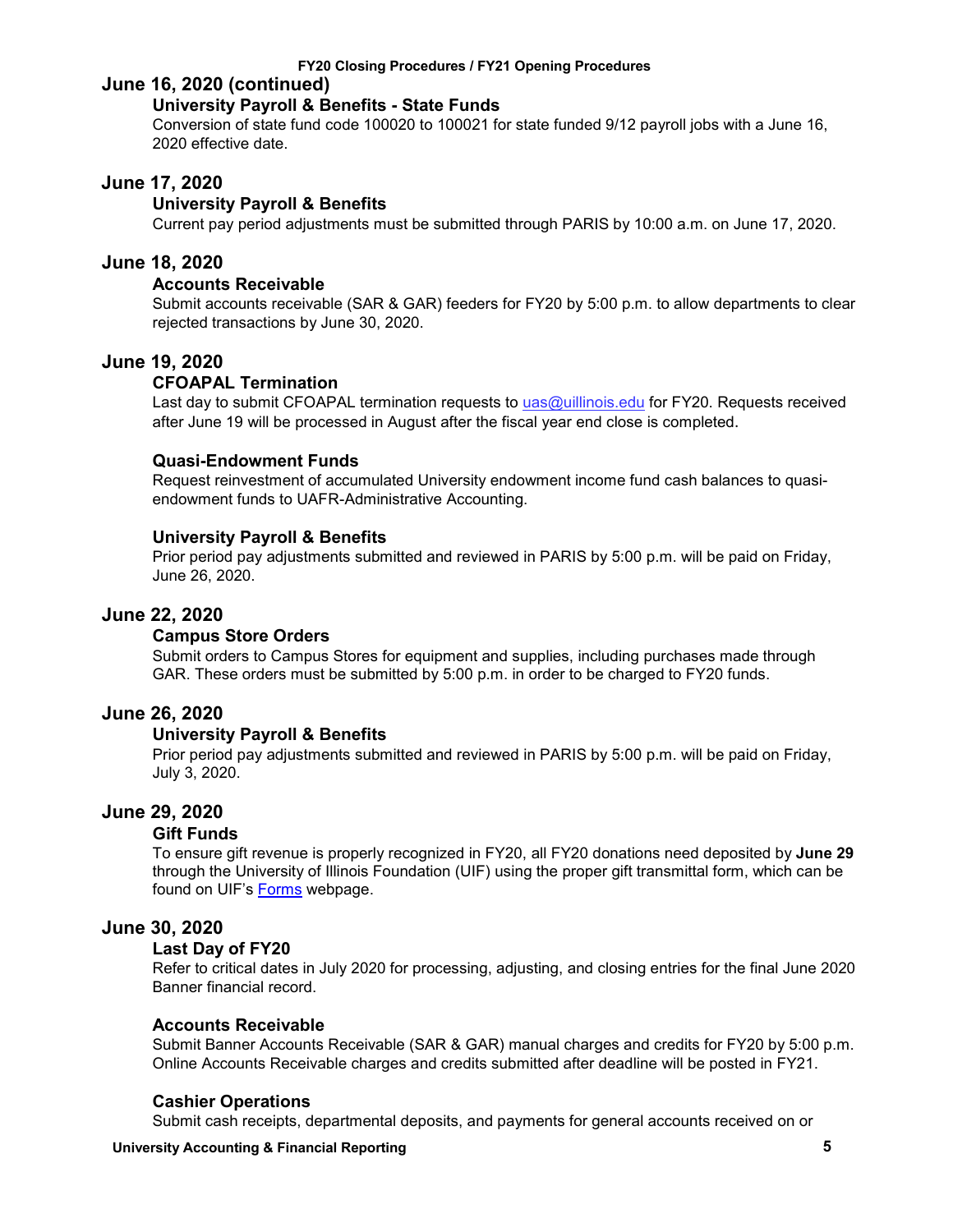#### **June 30, 2020 (continued)**

before June 30 to OBFS University Bursar Cashier Operations by 2:00 p.m. to ensure processing in FY20.

#### **Gift and Endowment Income Funds**

Departments must clear all overdrafts in gift and endowment funds.

#### **Purchasing**

All requisitions (Banner and iBuy) remaining on FY20 state funds will be canceled.

FY20 state fund 100020 will be inactivated in iBuy. All FY20 state fund orders should be approved and removed from iBuy department approval requests.

#### **University Payroll & Benefits**

BW14 payroll calculation will run in the evening. Department approvers must complete time entry payroll approvals by noon. Superusers complete payroll time entry and approvals by 5:00 p.m.

### **July 1, 2020**

#### **First Day of FY21**

#### **Federal Work Study**

The last two digits of the Federal Work Study funds will change from 20 to 21 to reflect the new fiscal year.

Federal Work Study funds reported on job labor distribution records will be converted automatically to the FY21 funds ending in 21.

#### **Financial Reports**

Financial data in My-UI Financials and EDDIE will only display FY20 until FY20 is closed. July (FY21) activity will not be displayed until FY20 is closed.

Permissions set at the CFOP level in My-UI-Financials will have the state funded and work study CFOP's rolled to the new-year fund codes automatically on July 1.

#### **Journal Vouchers**

Manually change Banner transactions to a June date for journal vouchers that should post in FY20. Banner will default transaction dates to July. Failure to manually modify the date will result in posting the transaction in FY21.

#### **iBuy**

FY21 state fund code 100021 activated in iBuy. iBuy user personal profiles that include FY20 state fund code as part of their default CFOAPAL setting must be manually updated to change the default code from 100020 to 100021.

#### **State Funds**

Beginning of lapse period (refer section [Definitions\)](#page-21-1)

Manually change the automatically populated fund code from 100021 to 100020 for state fund transactions relying on index codes to post to the appropriation year of 2020 state fund transactions. State fund codes are specific to the fiscal year; FY20 state fund codes end in 20 (such as 100020) and FY21 state fund codes end in 21 (such as 100021). All index codes that include a FY20 state fund code will be automatically changed to the related FY21 state fund code.

State funded payroll appointments (excluding state funded 9/12 appointments) will be converted automatically on job labor distribution records to the FY21 state fund code ending in 21.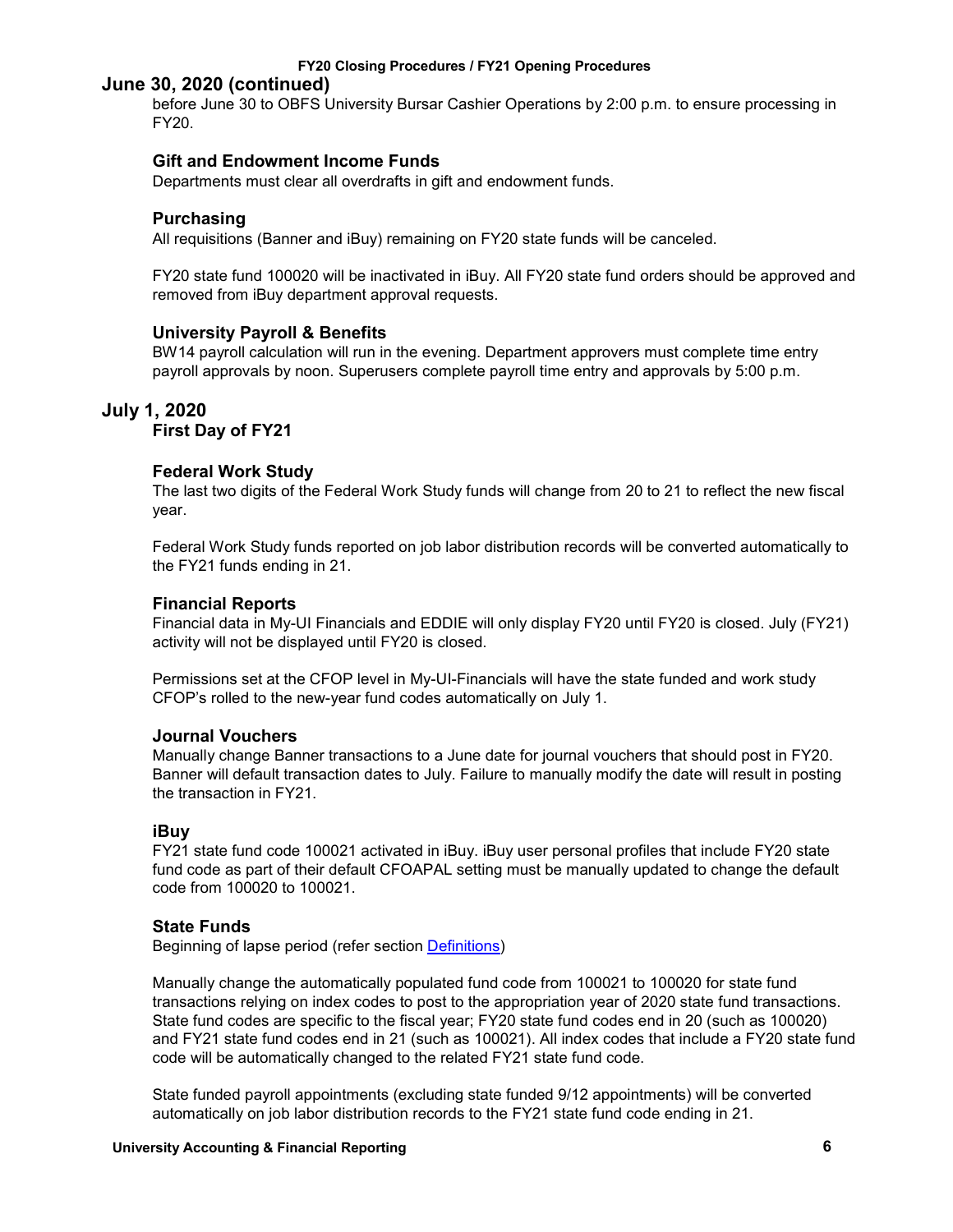### **July 1, 2020 (continued)**

#### **Labor Encumbrances**

Labor encumbrance process disabled until July 18. As a result, users will not see FY21 labor encumbrances post in Banner until after July 18.

#### **P-Card**

P-Card default CFOP codes that include an FY20 state fund code will be automatically converted to FY21 state fund code ending in 21. The coding for P-Card purchases involving state funds needs to be reviewed carefully during June and July. Purchases made in June must use fund code 100020 and purchases in July must use fund code 100021.

#### **Travel and Expense Management System**

Travel and Expense Management system (TEM) project codes that include an FY20 state fund will be copied and new project codes created to reflect the FY21 state fund code ending in 21. TEM documents (including T-Card) involving state funds need to be reviewed carefully during June and July. Travel/purchases made in June must use fund code 100020 and travel/purchases in July must use fund code 100021.

#### **University Payroll & Benefits**

Current pay period adjustments must be submitted through PARIS by 10:00 a.m. on July 1, 2020.

#### **University Property Accounting and Reporting**

Report fabricated equipment completed as of June to UAFR - University Property Accounting and Reporting.

Assign proper entity code to equipment as applicable. Equipment used directly in the operation of a specific self-supporting fund's activity needs to have that self-supporting fund's same exact entity code assigned (refer to Section [Definitions](#page-21-1) )

#### **July 3, 2020**

#### **University Property Accounting and Reporting**

Report construction completed as of June 30 to UAFR-University Property Accounting and Reporting.

#### **Travel and Expense Management System**

Submit all FY20 purchase order related invoices and other invoices, which are not appropriate to process via TEM, regardless of funding source, to University Payables by 5:00 p.m. in order to post in FY20 via the Banner A/P system.

All travel and other reimbursement expense reports for travel or purchases made prior to July 1, regardless of funding source, must be departmentally approved in TEM in order to post in FY20.

#### **July 4, 2020**

#### **Labor Encumbrances**

Current year labor encumbrances will be liquidated. Users should be aware of this event when monitoring their departmental budget balances available (BBAs) during the FY20 closing process and carefully monitor their BBAs during this time period.

**Note:** The multi-year labor encumbrances representing salary and fringe charges to be incurred in future fiscal years on grant and federal agriculture funds will **not** be liquidated.

#### **July 6, 2020**

#### **University Property Accounting and Reporting**

Submit retainage fees and payables on construction contracts to UAFR – University Property Accounting and Reporting for posting in FY20.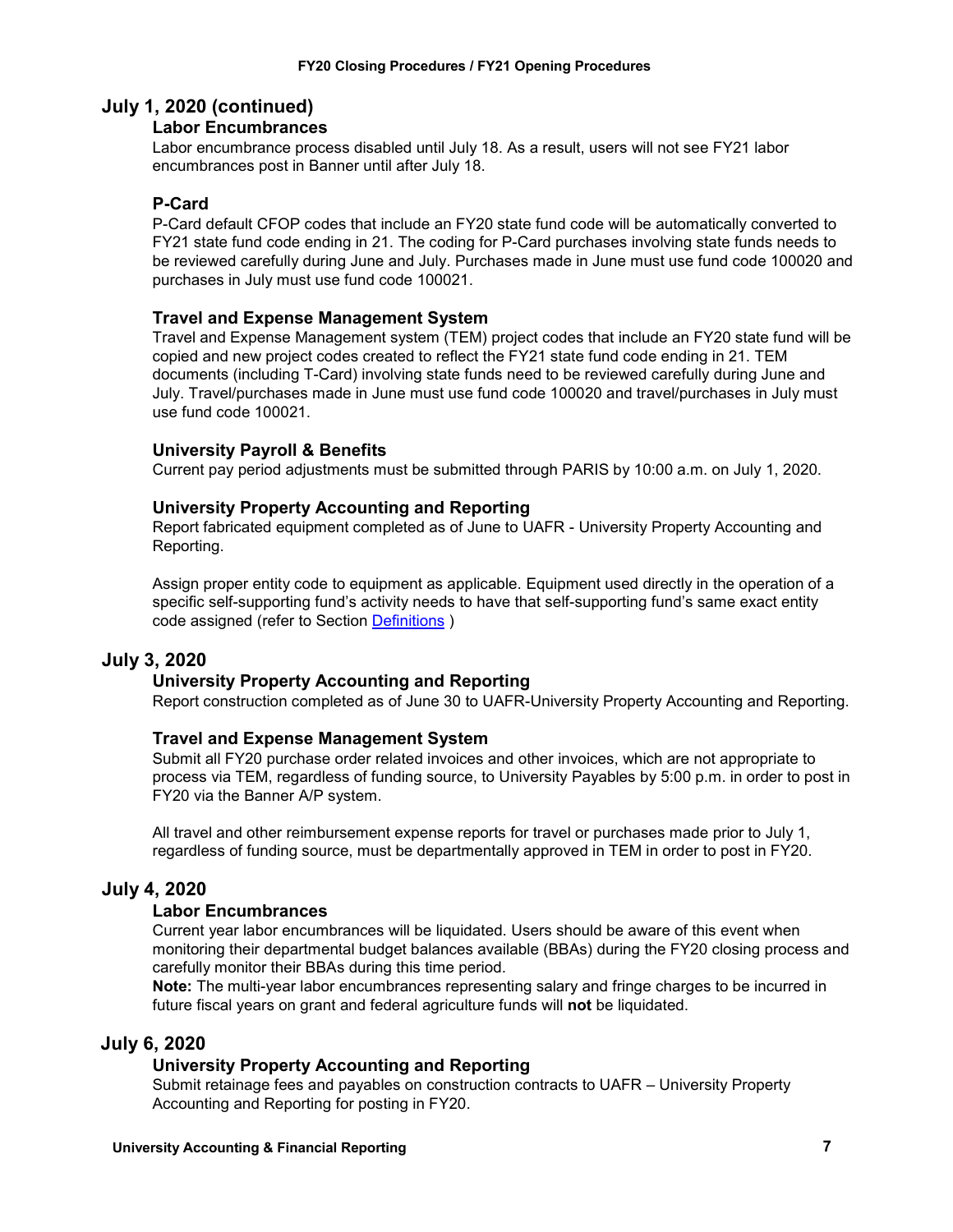#### **July 7, 2020**

#### **University Payroll & Benefits**

MN7 payroll calculation will begin this evening.

#### **Year End Fact Sheet Webinar**

[Register](https://www.obfs.uillinois.edu/cms/One.aspx?portalId=77176&pageId=1229721) for this webinar or go to the OBFS Training Center.

#### **July 8, 2020**

#### **University Payroll & Benefits**

Current pay period adjustments must be submitted through PARIS by 10:00 a.m. on July 8, 2020.

#### **Non-Monetary Exchange Transactions**

Non-Monetary Exchange transactions should ideally be reported in the same month in which they occur. However, if you have any unreported non-monetary exchange transactions for FY20 business, please ensure that a [Report of Non-Monetary Exchanges](https://www.obfs.uillinois.edu/common/pages/DisplayFile.aspx?itemId=94671) is properly completed and submitted to UAFR by 5:00 PM on Wednesday, July 8. For further details regarding non-monetary exchange transactions, please refer to [Section 13.5](https://www.obfs.uillinois.edu/bfpp/section-13-accounting/non-monetary-exchanges) of the Business and Financial Policies and Procedures.

#### **Fact Sheet Open Lab-UIC**

[Register](https://www.obfs.uillinois.edu/cms/One.aspx?portalId=77176&pageId=1229728) for this open lab or go to the OBFS Training Center.

#### **July 9, 2020**

#### **Fact Sheet Open Lab-UIUC**

[Register](https://www.obfs.uillinois.edu/cms/One.aspx?portalId=77176&pageId=1229715) for this open lab or go to the OBFS Training Center.

#### **July 10, 2020**

#### **University Payroll & Benefits**

Prior period pay adjustments submitted and reviewed in PARIS by 5:00 p.m. will be paid on Friday, July 17, 2020.

#### **Labor Redistributions**

Labor redistributions of FY20 payroll charges must use a June transaction date and be approved (the labor redistribution must be at disposition 60) in Banner by 5:00 p.m. to appear on the June preliminary statements.

#### **Fact Sheet Open Lab-UIS**

[Register](https://www.obfs.uillinois.edu/cms/One.aspx?portalId=77176&pageId=1229721) for this open lab or go to the OBFS Training Center.

#### **July 11, 2020**

#### **Preliminary Financial Statements**

Cut off to post transactions that will appear on June preliminary statements.

#### **July 13, 2020**

#### **Preliminary Financial Statements**

Banner statements for June transactions posted through July 11, 2020, will be available in Mobius View. These statements will include payroll charges for Biweekly Pay Event 14 (BW14). Users should be aware of this situation when analyzing their preliminary statements.

#### **July 14, 2020**

#### **University Payroll & Benefits**

BW15 payroll calculation will run this evening. Departmental approvers must complete payroll time entry approvals by noon. Superusers must complete payroll time entry and approvals by 5:00 p.m.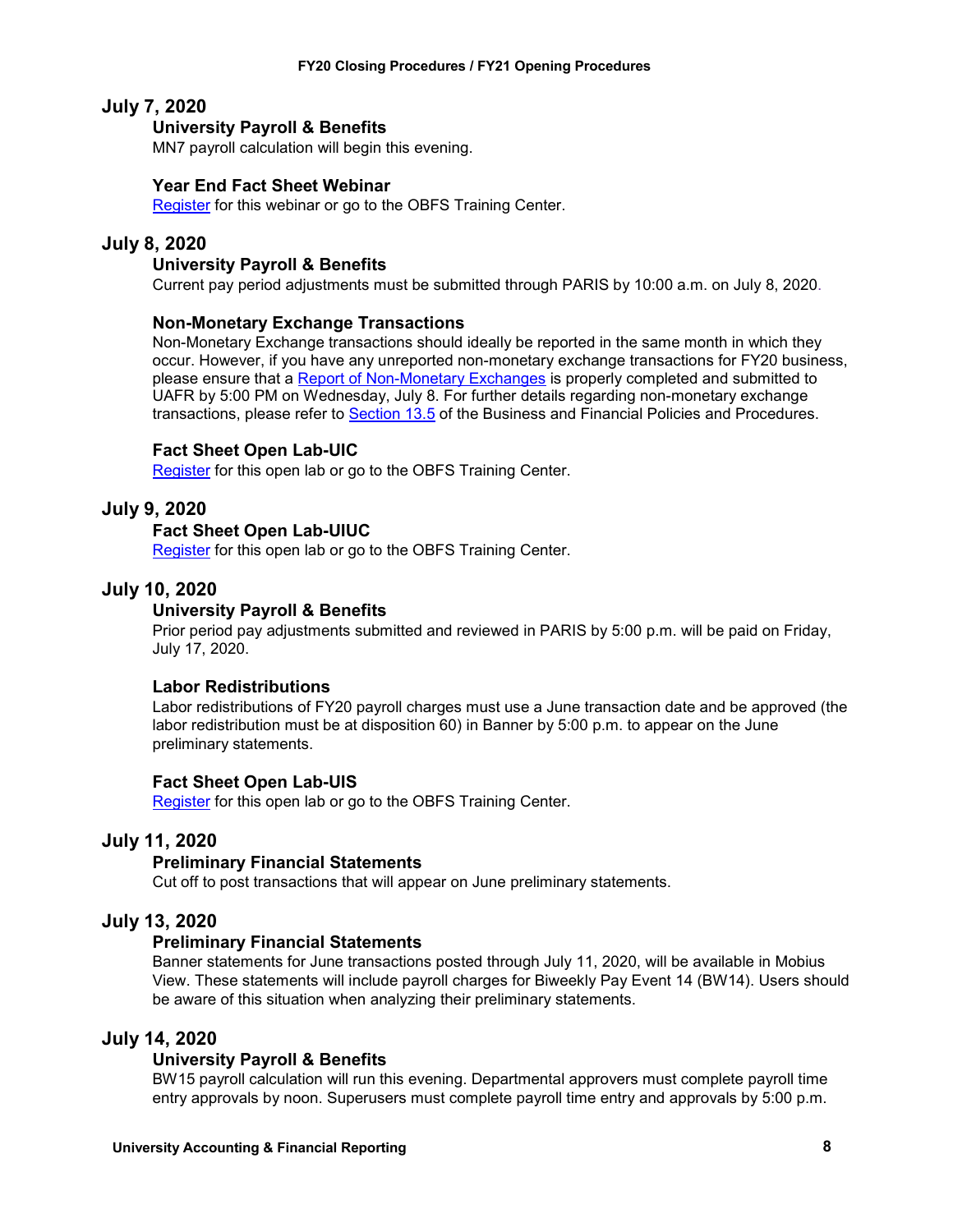#### **July 15, 2020**

#### **University Payroll & Benefits**

Current pay period adjustments must be submitted through PARIS by 10:00 a.m. on July 15, 2020.

#### **July 16, 2020**

#### **Labor Redistributions**

Last day to process FY20 labor redistributions. Labor redistributions of FY20 payroll charges, excluding 2020 MN7 and 2020 BW15, must use a June transaction date and be approved (the labor redistribution should be at disposition 60) in Banner by 5:00 p.m. to appear on the June Period 12 statements.

Labor redistributions involving 2020 MN7 and 2020 BW15 must be entered and approved (the labor redistribution should be at disposition 60) in Banner by 5:00 p.m. to appear on the June Period 12 statements**; however, special instructions apply to enter the transaction date correctly** (refer to [Section F. Payroll\)](#page-18-0).

#### **July 17, 2020**

### **Last Business Day of Period 12**

#### **Journal Vouchers and Feeders**

Last day to process general ledger and accounts payable feeder system transactions into FY20. Users are strongly encouraged to process earlier if possible.

Last day to process adjustments to encumbrances in FY20. After encumbrances roll into FY21, Banner does not allow users to adjust these rolled encumbrances in FY20.

All FY20 journal vouchers must be entered into Banner by 5:00 p.m. After 5:00 p.m., users will not be able to complete the journal vouchers due to Banner year end security.

All FY20 transactions routed to approval queues, including general ledger and accounts payable transactions, must be approved by 5:00 p.m. to appear on FY20 statements.

All FY20 journal vouchers using capital asset (equipment/construction) account codes must be submitted to Banner by 5:00 p.m. Any subsequent transactions using these codes must be reviewed with UAFR – University Property Accounting and Reporting.

#### **Petty Cash**

Post FY20 general encumbrances for petty cash and travel expenditures incurred but not reimbursed by 5:00 p.m. When possible, vouchers to reimburse these expenditures should be processed instead of recording encumbrances.

#### **Budget**

Requests for budget transfers to appear on Period 12 statements must be submitted to all university budget offices.

#### **FABweb**

Equipment acquired with FY20 funds must have associated acquisition attributes entered into FABweb and submitted to UAFR – University Property Accounting and Reporting by 5:00 p.m.

#### **Sponsored Projects**

Process FY20 expenditures for State of Illinois sponsored projects (funds 560000 through 599999) that require June 30 billings and reports by 5:00 p.m.

#### **P-Card/T-Card**

All P-Card and T-Card transactions with a transaction (swipe) date of June 30, 2020, or earlier, and which are reconciled and approved by the University by July 17, 2020, will be charged to FY20.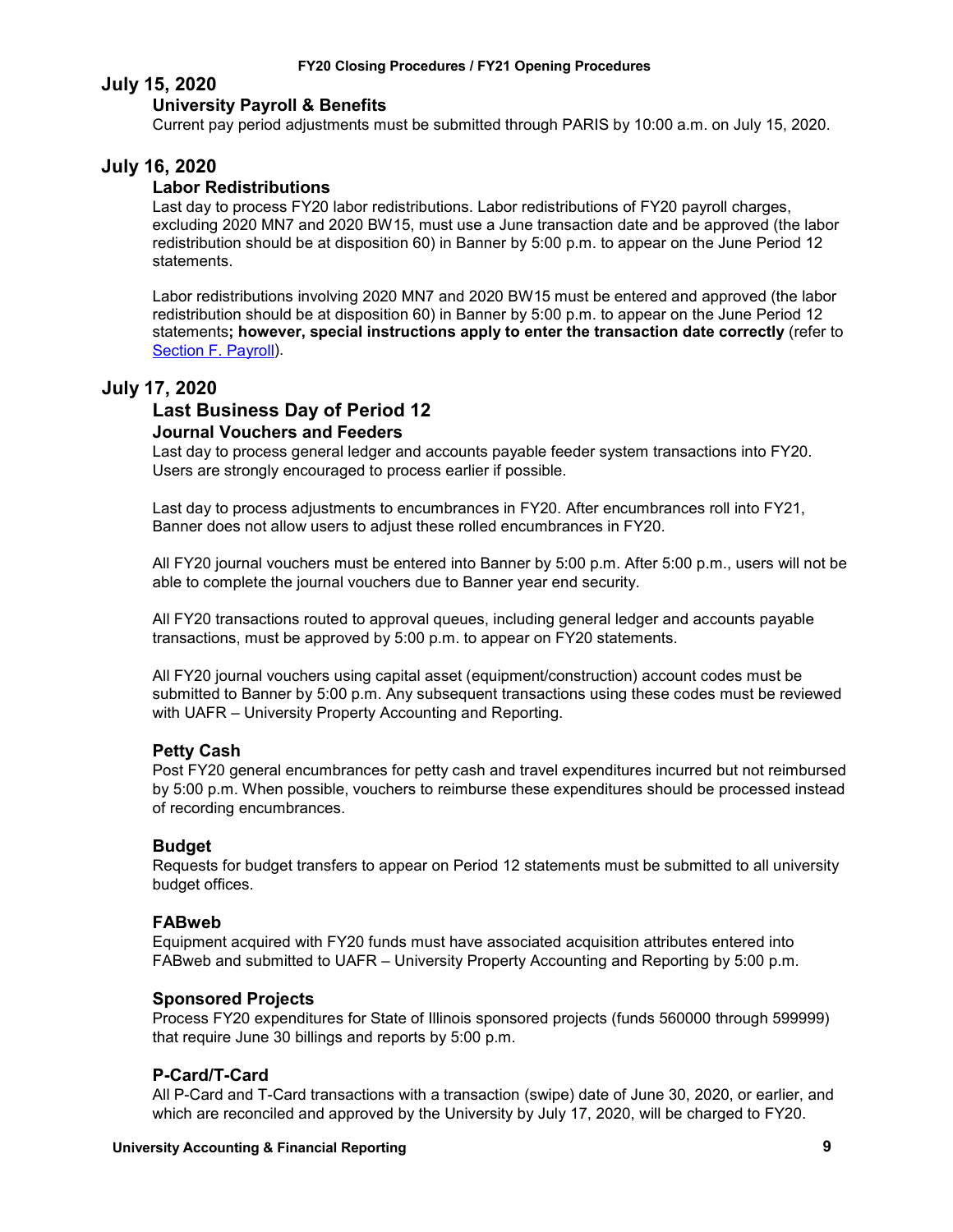#### **July 17, 2020 (continued)**

Transactions, regardless of the transaction date, reconciled *afte*r July 17, 2020, will be charged to FY21. Any departmentally unapproved or unreconciled transactions using a FY20 state fund code will have the fund code changed automatically to the FY21 state fund code ending in 21.

#### **July 18, 2020**

#### **June Period 12 FY20 Closed in Banner**

General ledger balances, encumbrances, and reservations will roll to FY21.

#### **Labor Encumbrances**

FY21 labor encumbrance process activated.

#### **July 20, 2020**

#### **Financial Statements**

June Period 12 statements are available in My-UI-Financials, EDDIE, and Mobius View. This will include payroll accruals (FY20 portion of payroll paid in July) for Biweekly 15 (BW15) and Monthly 07 (MN7).

#### **July 22, 2020**

#### **Fact Sheets Due**

Submit Fact Sheets for all self-supporting and certain practice plan funds by 5:00 p.m. using the FY20 Year End Fact Sheet submission tool. The submission tool and other related resources may be accessed through the link below:

<https://www.obfs.uillinois.edu/accounting-financial-reporting/year-end-procedures/fact-sheets>

#### **University Property Accounting and Reporting**

Report completed software development projects to UAFR - University Property Accounting and Reporting.

Report equipment received as of June 30 but not paid to UAFR – University Property Accounting and Reporting.

#### **July 29, 2020**

#### **Budget**

Submit requests for budget transfers and exchanges involving state or institutional funds to the respective university Budget Office.

#### **July 31, 2020**

#### **University Payables**

Submit invoices and miscellaneous vouchers to be funded by FY20 state funds, for goods or services contracted for in FY20, but received or rendered after June 30, 2020, to University Payables or enter and approve in the TEM system (if appropriate).

#### **August 1, 2020**

#### **June Period 14 FY20 is closed in Banner**

June Period 14 will be closed after Banner processing has completed. Where applicable, operating ledger budget balances will roll to FY21.

#### **August 3, 2020**

#### **Financial Statements**

June Period 14 statements available in My-UI-Financials, EDDIE, and Mobius View. The FY21 beginning balances are static after the Period 14 closing.

#### **My-UI-Financials Financial Data**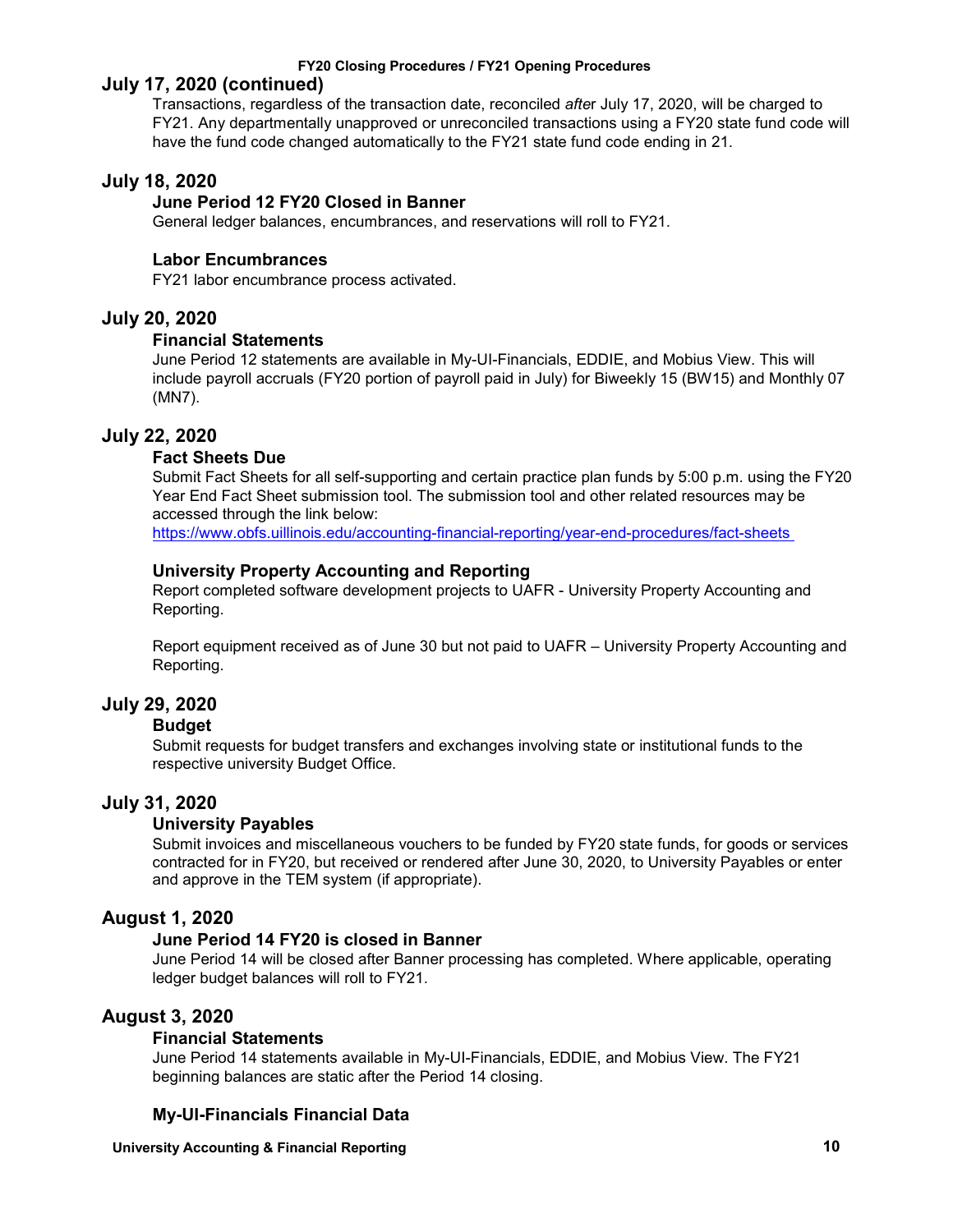#### **August 3, 2020 (continued)**

Month to date July (FY21) financial data will be available in the Standard Financials Reports distribution tool My-UI-Financials.

#### **August 7, 2020**

#### **July Period 01 FY21 Closed in Banner**

July Period 01 FY21 will be closed after Banner nightly processes are completed.

#### **August 11, 2020**

#### **Financials Statements**

July Period 01 FY21 statements available in My-UI-Financials, EDDIE, and Mobius View.

#### **August 14, 2020**

#### **University Payables-State Funded Orders**

Cut-off to complete in Banner receiving reports required for state-funded FY20 purchase orders where the goods are received after June 30 in Banner by 5:00 p.m. in order to post during the lapse period.

#### **August 21, 2020**

#### **State Funds**

Ensure that the majority of transactions for 2020 appropriation year State funds are reconciled, approved, and posted to Banner by 5:00 p.m. to ensure proper posting during the lapse period. This would include all operating ledger transactions (such as expenses on the OL) and general ledger transactions (such as accounts payable transactions).

No transactions will be allowed on the FY20 State fund (i.e., 100020 or any other FY20 special state fund) once August (period 02) business is officially closed. There are no exceptions.

Due to this strict requirement, users should carefully monitor their lapse period transactions in order to make any necessary corrections before the close of August business. For example, if any transactions relating to the subsequent fiscal year posted by mistake to the prior fiscal year's State fund (or vice versa), those errors would need corrected before the close of August business.

#### **August 31, 2020**

#### **State Funds**

The end of the lapse period for the FY20 State fund and the 2020 state appropriations. All FY20 State funds (such as 100020) will be terminated in Banner on this 8/31 date. After the close of business for August (period 02), there will be no more transactions allowed on the FY20 State funds, with no exceptions.

#### **September 1, 2020**

#### **State Funds**

Given that the lapse period for the prior appropriation year is now closed, all FY20 State-funded purchase orders on the FY20 State funds (such as 100020) will be closed.

In addition, all FY20 State-funded standing orders will be closed. Other standing orders will be closed based on individual review.

#### **September 3, 2020**

#### **August Period 02 FY21 Closed in Banner**

No transactions will be allowed on the FY20 state fund code 100020 once August Period 02 is closed.

#### **September 8, 2020**

#### **Financial Statements**

August Period 02 FY21 statements will be available in My-UI-Financials, EDDIE, and Mobius View.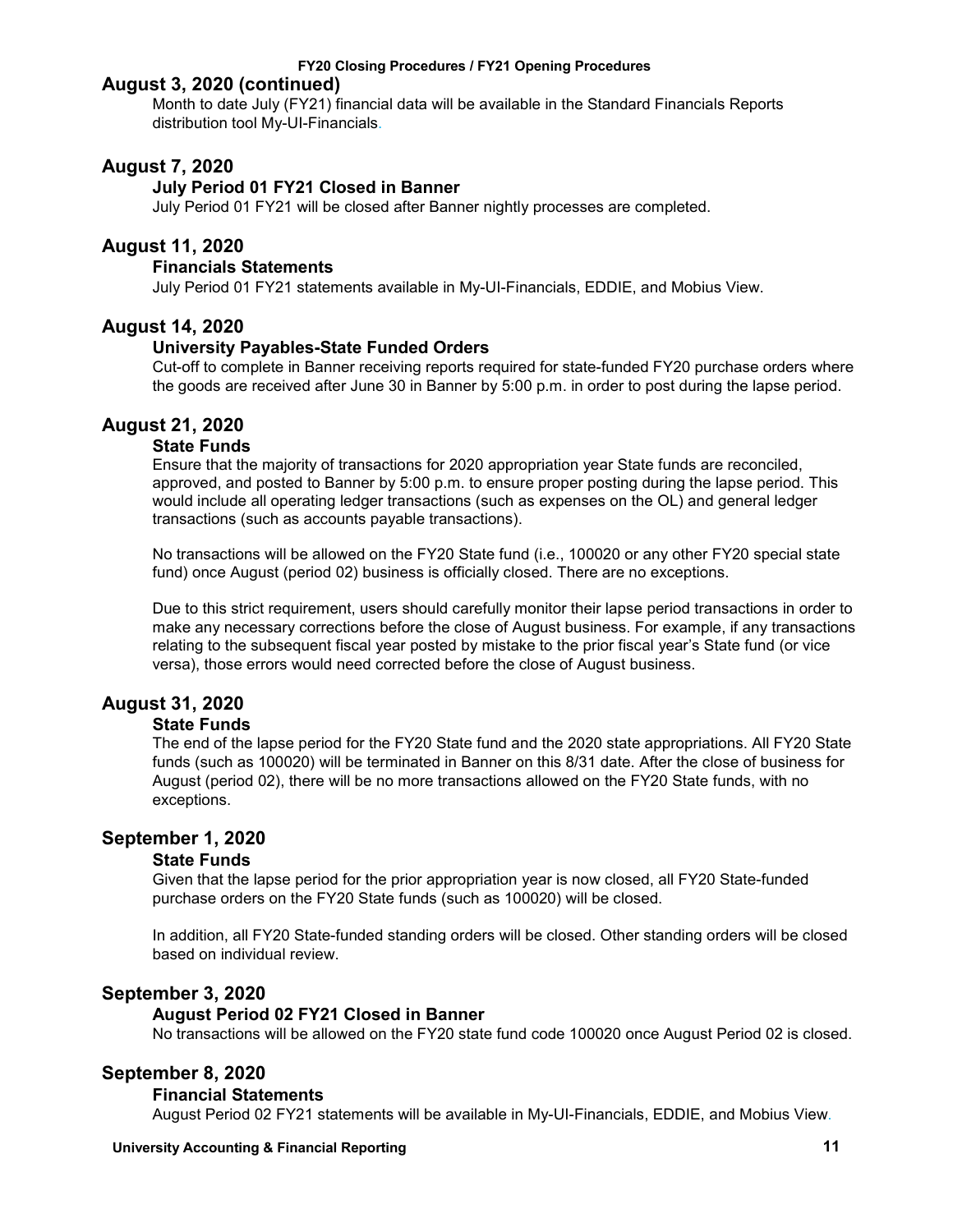# <span id="page-13-0"></span>**D. Disposition of Fund and Budget Balances as of June 30**

### <span id="page-13-1"></span>**1. State Funds**

The respective university Budget Office reviews state budget balances at fiscal year-end. They determine whether a state fund overdraft or surplus exists at each college/administrative-unit level based on the net budget balance available. They also provide guidance to college/administrative unit regarding the year-end state budget close process.

The budget balance available takes into account both actual expenditures to date and unpaid encumbrances. It is very important that you review the accuracy of your non-personnel services encumbrances shown on the May statements and those recorded during June. Any necessary additions and/or corrections to these encumbrances should be made **no later than July 17, 2020 (during FY20 Period 12)**. Any salary encumbrances remaining on state funds after the accrued payrolls are calculated in July will be eliminated automatically before the final state budget rollup balances are reviewed by the Budget Office.

Final FY20 state budget balances available and non-personnel services encumbrances will be rolled forward to FY21 on the prior state appropriation year fund code 100020. This move will facilitate the payment of valid obligations related to FY20 during the lapse period months of July and August. Vouchers paid from state funds during the lapse period that liquidate valid recorded encumbrances outstanding as of June 30, 2020, will be posted to the FY20 state fund in fiscal year 2021. Balances that remain unexpended on these lapse period funds, as of August 31, 2020, will not be available after that date.

**Once August Period 02 is closed in Banner, no more transactions will be allowed on the FY20 state fund code 100020**. Users should carefully monitor their lapse period transactions and spending and make any necessary corrections to ensure available FY20 state fund appropriations are fully expended before the month of August is closed.

# <span id="page-13-2"></span>**2. Institutional Funds – Governed by University Guidelines – Balances Forward**

State of Illinois Legislative Audit Commission *University Guidelines* define the allowable balances that can be carried forward. For purposes of the carry forward calculation, institutional funds include indirect cost recovery and cost of educational and administrative allowances. Unencumbered balances, combined on an overall institutional basis, cannot exceed 30% of the current year's budget (FY20) for these funds. Accurate encumbrances are equally important for determining excess institutional funds, as they are for determining state funds available to be expended prior to the end of the lapse period. Only June 30 encumbrances that are actually paid during the lapse period (July 1, 2020 to August 31, 2020) will be considered valid in preparing the excess funds calculation.

Encumbrances will be rolled forward into FY21 on July 18, 2020. Budget balances available will be rolled forward as of August 1, 2020, into the appropriate FY21 institutional fund.

FY20 institutional fund budgets per se will not be carried forward. However, FY21 budgets will be composed of two components:

- Departmental allocations and earnings estimate recorded in Budget Development for FY21, and
- An unencumbered/adjusted balance forward, which is the amount of the carryover.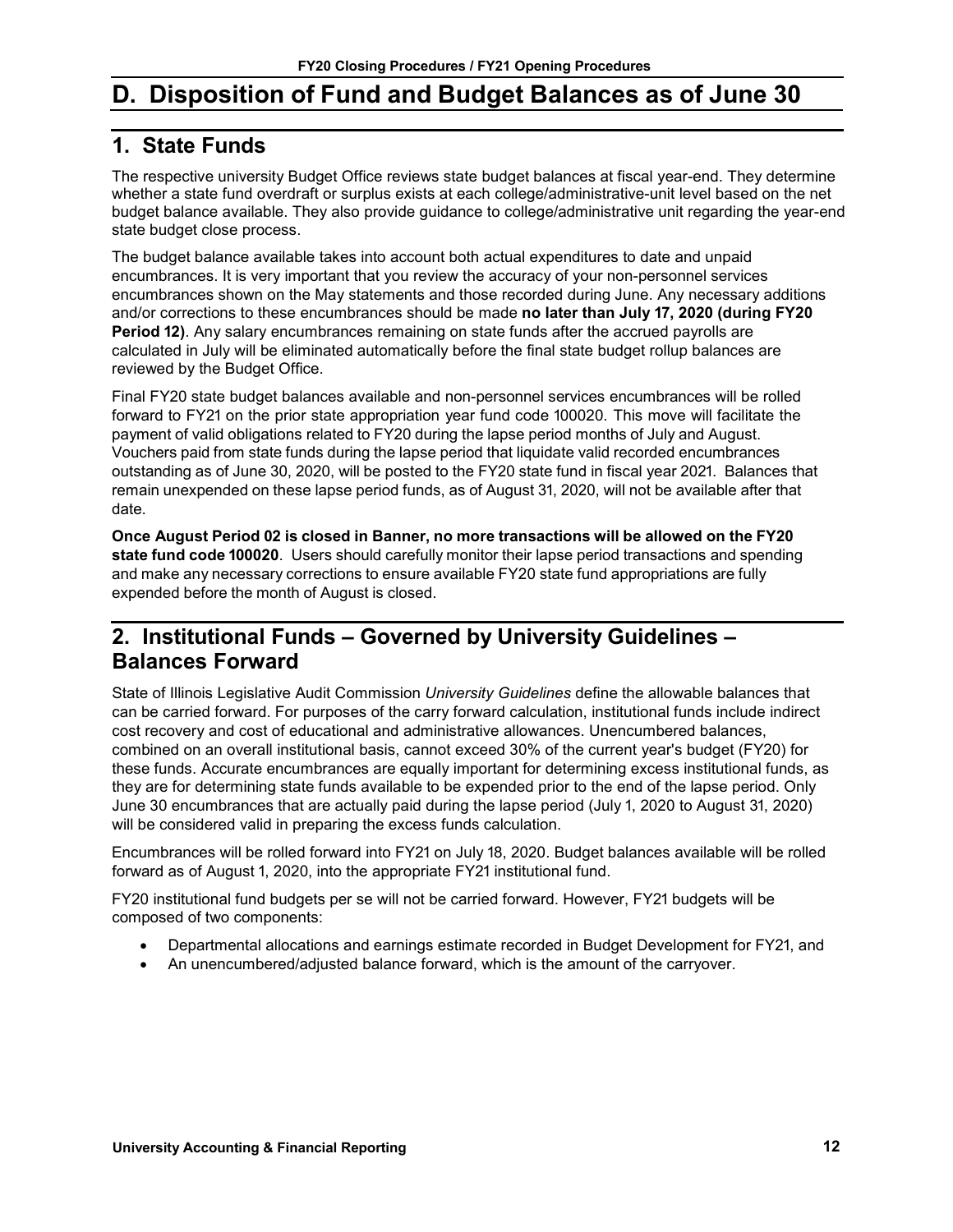### <span id="page-14-0"></span>**3. Self-Supporting Funds – Governed by University Guidelines**

The State Finance Act and the Legislative Audit Commission *University Guidelines* require a review of all service, storeroom, auxiliary enterprise and departmental activity funds to determine the reasonableness of cash balances. Excess cash balances must be lapsed to the University Income Fund. Accurate balances in general ledger account codes are extremely important, as general ledger data are used to calculate self-supporting excess funds. Units with self-supporting activities must complete an electronic Fact Sheet for each self-supporting fund they operate (refer to [Section 5.](#page-15-0) Fact [Sheet Requirements\)](#page-15-0). The Fact Sheet is subject to audit by the independent Certified Public Accounting firm engaged by the Auditor General of the State of Illinois. Before completing the Fact Sheet, the June Period 12 financial statements should be reviewed carefully to determine whether year-end closing/adjusting entries are needed to reflect accurate accrual account code balances. The Fact Sheet should also be reviewed carefully by a supervisor before finalizing and submitting to University Accounting and Financial Reporting.

### <span id="page-14-1"></span>**4. Practice Plan Funds**

Units with operating responsibilities for practice plan funds must post certain accrual and deferral entries at fiscal year-end (refer to Section 5. [Fact Sheet Requirements\)](#page-15-0). The Fact Sheet is subject to audit by the independent Certified Public Accounting firm engaged by the Auditor General of the State of Illinois.

Before completing the Fact Sheet, carefully review June Period 12 financial statements to determine the need for year-end closing entries. The Fact Sheet should also be reviewed carefully by a supervisor before finalizing and submitting to University Accounting and Financial Reporting.

MSP units – Entries as listed below in Section 5. [Fact Sheet Requirements](#page-15-0) are prepared and posted in Banner as follows:

Receivable related items: Central MSP Office

Other items: Departmental MSP Offices

DSP/NSP/OHSP units – Fact sheets are prepared by the responsible college Dean's office and submitted using the electronic Fact Sheet application for review and entry into Banner.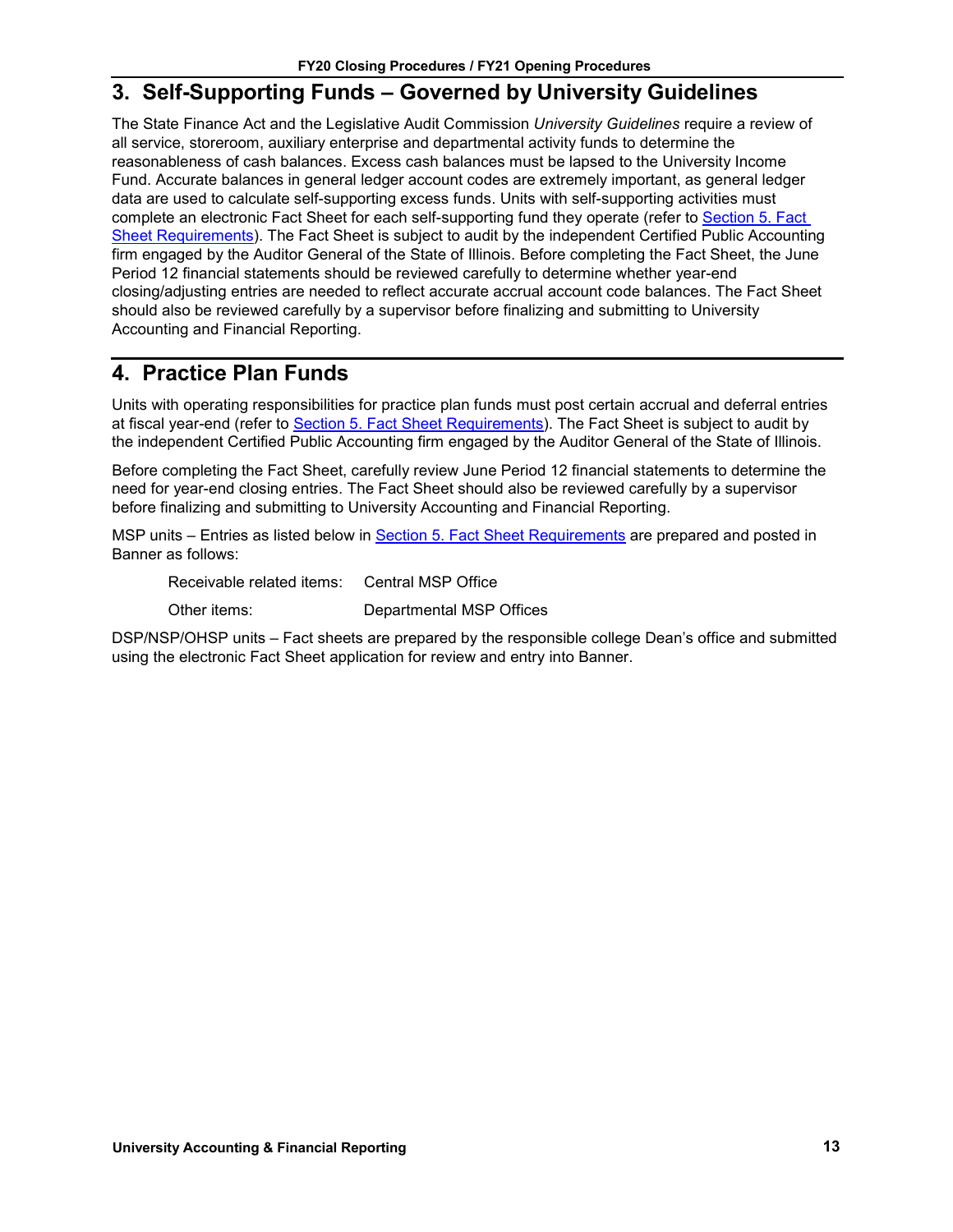## <span id="page-15-0"></span>**5. Fact Sheet Requirements – Self-Supporting and Certain Practice Plan Funds**

Fact Sheet data is required from each department with self-supporting (all universities) or DSP/NSP/OHSP practice plan (UIC and UIUC) funds. Not all accrued transactions are recorded in our normal accounting process, and those that are not must be reported on Fact Sheets to ensure that the Banner general ledger records accurately reflect the fund's financial condition as of June 30, 2020. OBFS UAFR – University Accounting Services will post to Banner the information reported on the Fact Sheets.

**A Fact Sheet for each service, storeroom, auxiliary enterprise, departmental activity, or DSP/NSP/OHSP practice plan fund must be submitted by 5:00 p.m. on July 22, 2020 using the FY20 Year End Fact Sheet Submission Tool, accessible using the following link:**

<https://www.obfs.uillinois.edu/accounting-financial-reporting/year-end-procedures/fact-sheets>

**A separate Fact Sheet should be prepared for each active fund. Fact Sheets are not required for terminated funds.**

The Fact Sheet should be carefully completed and **the information needs to be accurate, regardless of dollar amount to report; there are no minimum dollar thresholds.** The Fact Sheet should also be reviewed carefully by a supervisor before finalizing and submitting them to University Accounting and Financial Reporting.

Job aids to use the electronic Fact Sheet are available at the link above. Refer to the Fact Sheet section on the [UAFR Who to Ask](https://www.obfs.uillinois.edu/accounting-financial-reporting/who-to-ask/types-questions#fact-sheets) list for questions concerning Fact Sheet requirements.

## <span id="page-15-1"></span>**6. Gift and Endowment Income Funds**

Departments must eliminate all overdrafts on all types of gift and endowment income funds by June 30, 2020. Gift and endowment income funds are administered centrally by UAFR – University Accounting Services. For assistance, please refer to the Gift Funds (Fund Type 4M) section of the [UAFR Who to](https://www.obfs.uillinois.edu/accounting-financial-reporting/who-to-ask/types-questions#gift-funds-4m)  [Ask](https://www.obfs.uillinois.edu/accounting-financial-reporting/who-to-ask/types-questions#gift-funds-4m) list.

# <span id="page-15-2"></span>**7. Grant and Contract Funds**

Clear overdrafts in sponsored project funds (400000—599999) by May 17, 2020, unless the project will be continued with additional funds as documented on an approved Request for Anticipation Fund (Form GC70), or prior arrangements have been made with the Grants and Contracts Office. If efforts are not made to clear unauthorized overdrafts, the Grants and Contracts Office may transfer overdrafts to departmental funds.

# <span id="page-15-3"></span>**8. Other Non-State Funds**

General ledger balances remaining after the closing of Period 14 on August 1, 2020, will be carried forward. Balances in inactive funds should not be carried forward unnecessarily into fiscal year 2021. By May 29, 2020, departments should eliminate balances in all inactive funds and request the fund be terminated by emailing [uas@uillinois.edu.](mailto:uas@uillinois.edu)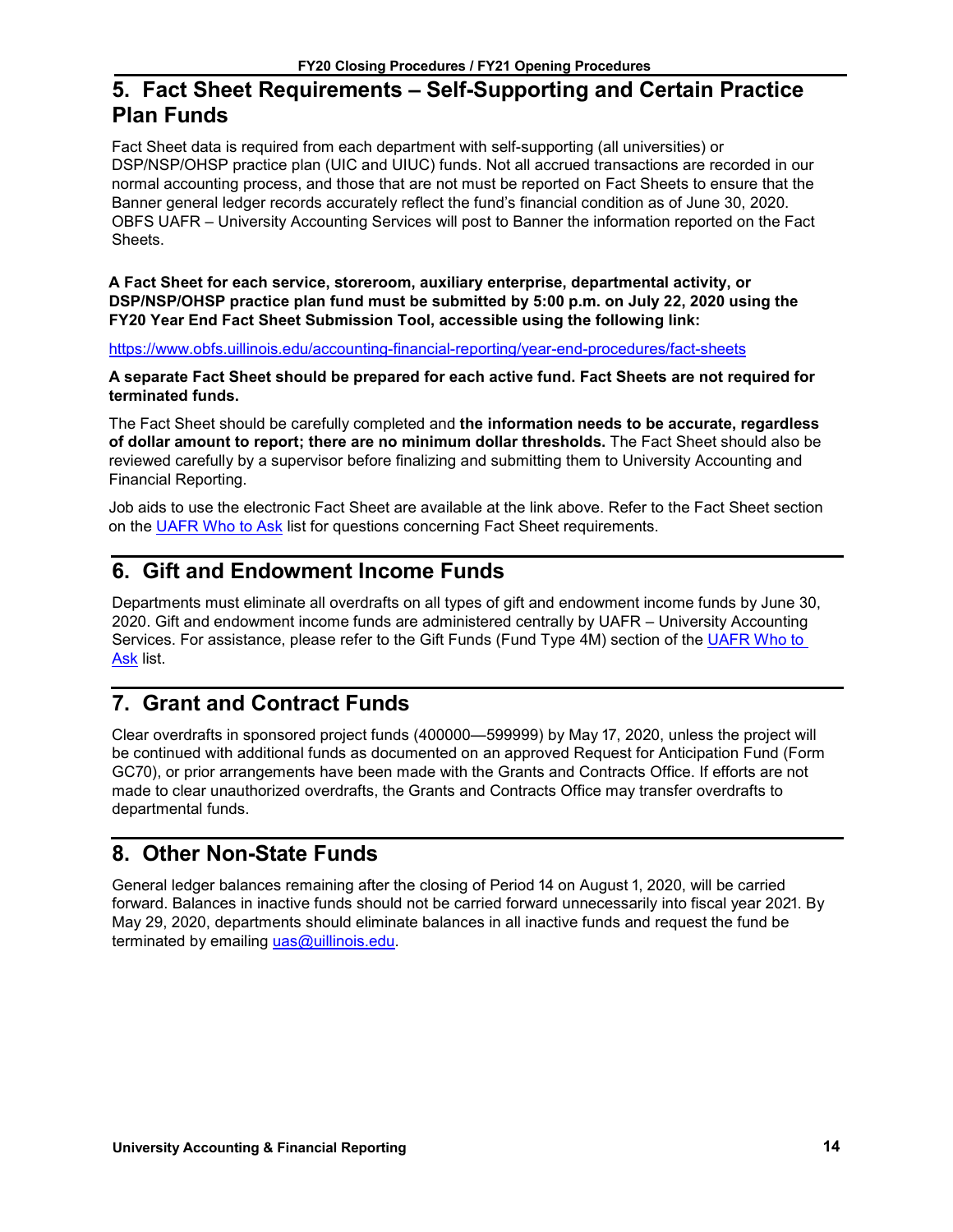# <span id="page-16-0"></span>**E. Procedures for the Encumbrance of and Payment from FY20 Funds**

### <span id="page-16-1"></span>**1. Internal Transactions**

State regulations prohibit any agency from creating an encumbrance with itself. Therefore, departments may not create encumbrances for stores and service transactions. All stores and service vouchers chargeable to FY20 state funds must be entered into Banner by the close of business on July 17, 2020. This is also the last date for processing FY20 feeder system transactions into Banner. However, users are strongly encouraged to post all transactions earlier if possible to allow time for corrections. Common stores and service vouchers are those related to Physical Plant, Campus Stores, other storerooms, duplicating, telecommunications, information technology services, and various auxiliary activities. Purchases from these units must be completed (ordered and delivered) by June 30 in order for the purchase to be charged to FY20 funds. When transferring expenditures that include equipment account codes between FY20 funds (refer to Section J. [Property Accounting & Reporting\)](#page-20-0).

## <span id="page-16-2"></span>**2. Encumbrance of FY20 Funds**

#### **2a. Purchase Orders**

Completed and approved requisitions for purchases of goods and services that are to be charged to your FY20 budget must be received by the Purchasing Division by the dates listed on the website below to ensure the encumbrance of FY20 funds. If the deadline dates indicated are not met, Purchasing cannot guarantee that your transaction will be completed prior to July 1. Requisitions received by the Purchasing Division for which encumbrances cannot be entered by June 30, 2020, will be charged to FY21 funds.

### **For the latest information on renewals visit the Purchasing Website.**

<https://www.obfs.uillinois.edu/purchases/renewals>

For requests for Sole Source purchases and orders requiring Board of Trustees approval, documentation needs to be submitted to the Purchasing Division with sufficient time to meet special processing requirements and obtain the necessary approvals.

**For the latest information on sole source purchasing visit the Purchasing Website.**

<https://www.obfs.uillinois.edu/purchases/procedures-rules/sole-source-purchases/>

Purchase orders issued after July 1 will be encumbered against and charged to your FY21 budget.

Renewable and multi-year purchase orders present unique complications at year-end. Invoices dated prior to July 1, 2020, will be financed from FY20 funds. Invoices dated July 1, 2020, and thereafter are chargeable to FY20 funds only if the call (order) for the goods or services was placed prior to July 1, 2020. If the call (order) for the goods or services occurred after June 30, 2020, then payment of the invoice must be financed with FY21 funds on a new Banner purchase order effective in FY21.

Adjustments to purchase order (PO) encumbrances must be made using a change order to the original purchase order. Journal vouchers cannot be used to adjust PO encumbrances because the changes will not be reflected properly on the purchase order. A written request or email requesting the necessary adjustment to the purchase order should be sent to the responsible buyer by June 1. Requests for increases in purchase order encumbrances, particularly on standing orders, should allow for a sufficient remaining encumbrance amount to cover payment for goods or services requested through the end of FY20. Since any remaining standing order encumbrances are closed at the end of the fiscal year lapse period, the Purchasing Division will not initiate change orders to reduce encumbrances on standing orders.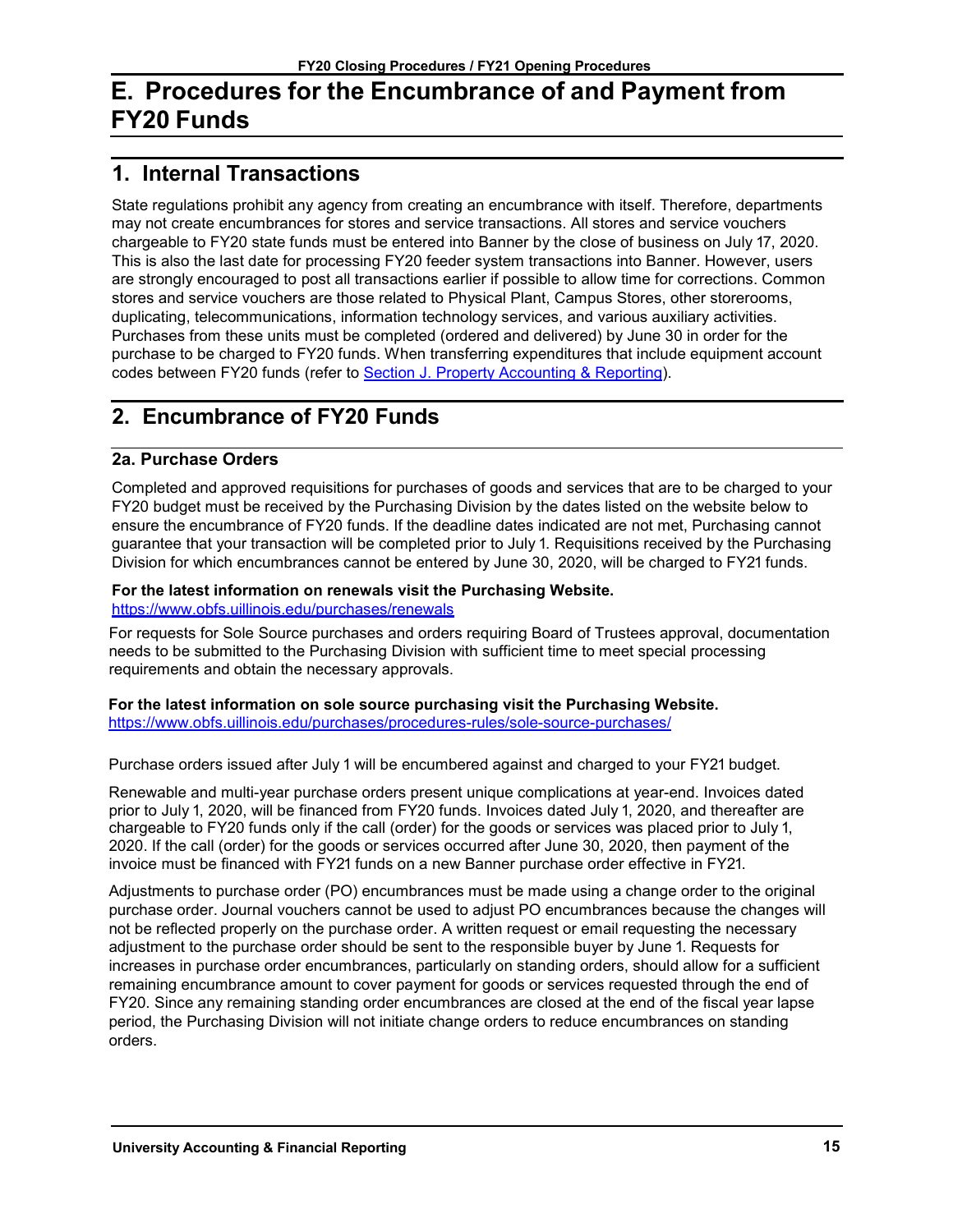#### **FY20 Closing Procedures / FY21 Opening Procedures 2b. Contracts and other non-Purchase Order Encumbrances**

Contracts encumbering FY20 state and non-state funds for services provided in FY20 must be executed by June 30, 2020, and prior to the commencement of services. Contracts for professional and artistic services may be encumbered against FY20 state funds only if the services, or the portion of the services to be funded from FY20 funds, will be completed prior to July 1, 2020. Professional and artistic services for \$20,000 or more are subject to a competitive selection process.

Professional and artistic services must be performed on or before June 30 in order to be paid from FY20 state funds during the lapse period. Services that are encumbered but not yet performed by June 30 cannot be paid from FY20 state funds and the encumbrance should be removed.

Locally funded contracts under \$10,000 encumbering FY20 funds for services in FY20 should be submitted by June 30, 2020 to University Payables. Contracts executed after June 30, 2020, for services in FY21 will be chargeable to FY21 funds.

Approved invoices payable from FY20 state funds must be received in University Payables or be completed and approved in the Travel and Expense Management system (TEM) as appropriate, by July 31, 2020, to ensure payment from state funds during the lapse period.

#### **2c. Expense Reports (Travel Reimbursements and Miscellaneous Payments) and Purchase Order Payments**

Every effort should be made by the unit to ensure expense reports are completed and approved in the TEM system (if travel occurs prior to July 1, 2020) no later than July 3, 2020 in order for the expenses to be recorded in FY20. For those payment types that are not initiated in the TEM system and the goods/services were received prior to July 1, 2020, the invoice must be submitted to University Payables no later than 5 p.m. on July 3, 2020 in order for the expenses to be recorded in FY20.

#### **2d. Encumbrances and Reservations**

Any encumbrances outstanding in Banner as of FY20 Period 12 (ending July 18, 2020) will be rolled forward to FY21. Reservations on state funds will not be rolled forward to FY21.

### <span id="page-17-0"></span>**3. Payment of FY20 Encumbrances after June 30**

State law limits the payment of prior year state-funded obligations to the lapse period (July 1 – August 31, 2020). To meet the lapse period deadline for state-funded obligations, University Payables must receive approved State-funded invoices and expense reports by July 31, 2020. The Office of Business and Financial Services will exercise due diligence in expediting shipments and vendor invoices. If payment of outstanding FY20 state encumbrances during the lapse period is not possible, payment will be made from a department's FY21 local or institutional fund. Payment, in such cases, cannot be charged to either FY20 or FY21 state funds but will instead have to be charged to a different funding source such as institutional funds.

Payments from non-state funds that liquidate outstanding encumbrances as of June 30, 2020, are not bound by the lapse period timeframe. However, under the Legislative Audit Commission *University Guidelines*, unexpended institutional funds (not including patents and royalties) and self-supporting funds may be subject to lapse to the income fund.

**Note:** Units should review the Receipts Required Report on the OBFS Purchases Reports web page at [http://www.obfs.uillinois.edu/purchases/reports/ t](http://www.obfs.uillinois.edu/purchases/reports/)o ensure that receiving reports are completed for any FY20 purchases requiring a receiving report prior to payment. Units must complete the receiving report by July 17, 2020 to have the expenditure recorded in FY20. Receiving reports for FY20 state-funded orders where the goods are received after June 30, 2020 must be completed by August 21, 2020 in order to be recorded in the lapse period.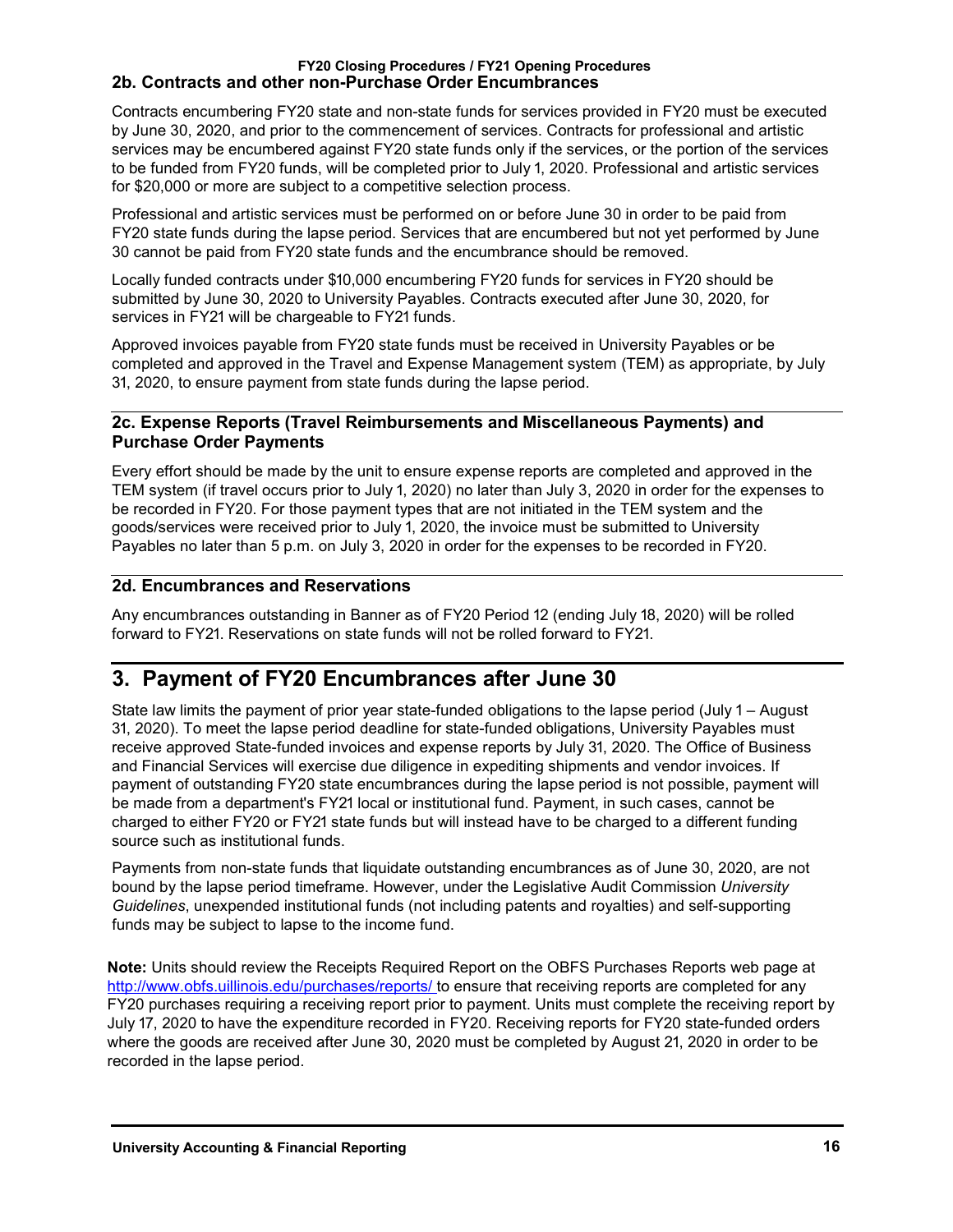# <span id="page-18-0"></span>**F. Payroll**

Labor redistributions of FY20 payroll charges must be approved (the labor redistribution should be at disposition 60) in Banner by 5:00 p.m. on July 10, 2020, to appear on the June **preliminary statements,** and by 5:00 p.m. on July 16, 2020, to appear on the June Period 12 statements. Redistributions, excluding 2020 MN7 and BW15, must use a June transaction date to post in FY20. **Labor redistributions involving 2020 MN7 and 2020 BW15 must follow special instructions to enter the transaction date correctly and post in the appropriate fiscal years.**

A Year-End Labor Redistribution Job Aid describing how to enter the transaction date for labor redistributions of accrued payrolls is available on the OBFS UAFR website:

<https://www.obfs.uillinois.edu/accounting-financial-reporting/year-end-procedures/year-end-deadlines/>

Labor redistributions cannot be processed in June Period 14.

The June Period 12 financial statements will include an accrual for payroll charges through June 30, 2020, and paid in July 2020. The FY20 accrued payrolls are 2020 BW14, 2020 BW15 and 2020 MN7. 100% of the BW14 pay event will be charged to FY20. 20% of the BW15 pay event will be charged to FY20 and 80% will be charged to FY21. 50% of the MN7 pay event will be charged to FY20 and 50% will be charged to FY21. The **state-funded** portion for the 9 over 12 appointments on the MN7 pay event will not be split between fiscal years. The full amount will be charged to FY21.

All current year labor encumbrances will be liquidated and closed via an automated process on July 4, 2020. Users should be aware of this situation when examining their departmental budget balances available (BBAs) during the FY20 closing process. Multi-year labor encumbrances representing salary charges to be incurred in future fiscal years on grant and federal agriculture funds will **not** be liquidated.

Effective July 1, 2020, state appropriated appointments on job labor distribution records (excluding 9/12 employees) will be converted automatically to the new-year state fund code (100021). Departments should review all job labor distribution records appointments on non-state appropriated funds and make appropriate fund code changes for the new fiscal year before July 1, 2020.

The following guidelines explain changes to job records funded on state funds:

Jobs with 9/12 employee classes (AA, AB, BC, and BD) assigned to state fund codes:

If the effective date of the appointment is before 6/16/2019; use FY20 state fund code (100020). If the effective date of the appointment is 6/16/2019 or later, use FY21 state fund code (100021).

♦ Jobs with non 9/12 employee classes assigned to state fund code:

If the effective date of the appointment is before 7/1/2020, use FY20 state fund code (100020). If the effective date of the appointment is 7/1/2020 or later, use FY21 state fund code (100021)

- ♦ **If a terminated job is reactivated, be sure that the state fund code used on the labor distribution record follow the guidelines above.**
- ♦ State funded appointments set up before July 1 utilizing an effective dated Job Labor Distribution Record **after** July 1 must be **manually** updated to the new fiscal year state fund.

Effective July 1, 2020, all Federal Work Study funds on job labor distribution records will be converted automatically to the FY21 fund code ending in 21.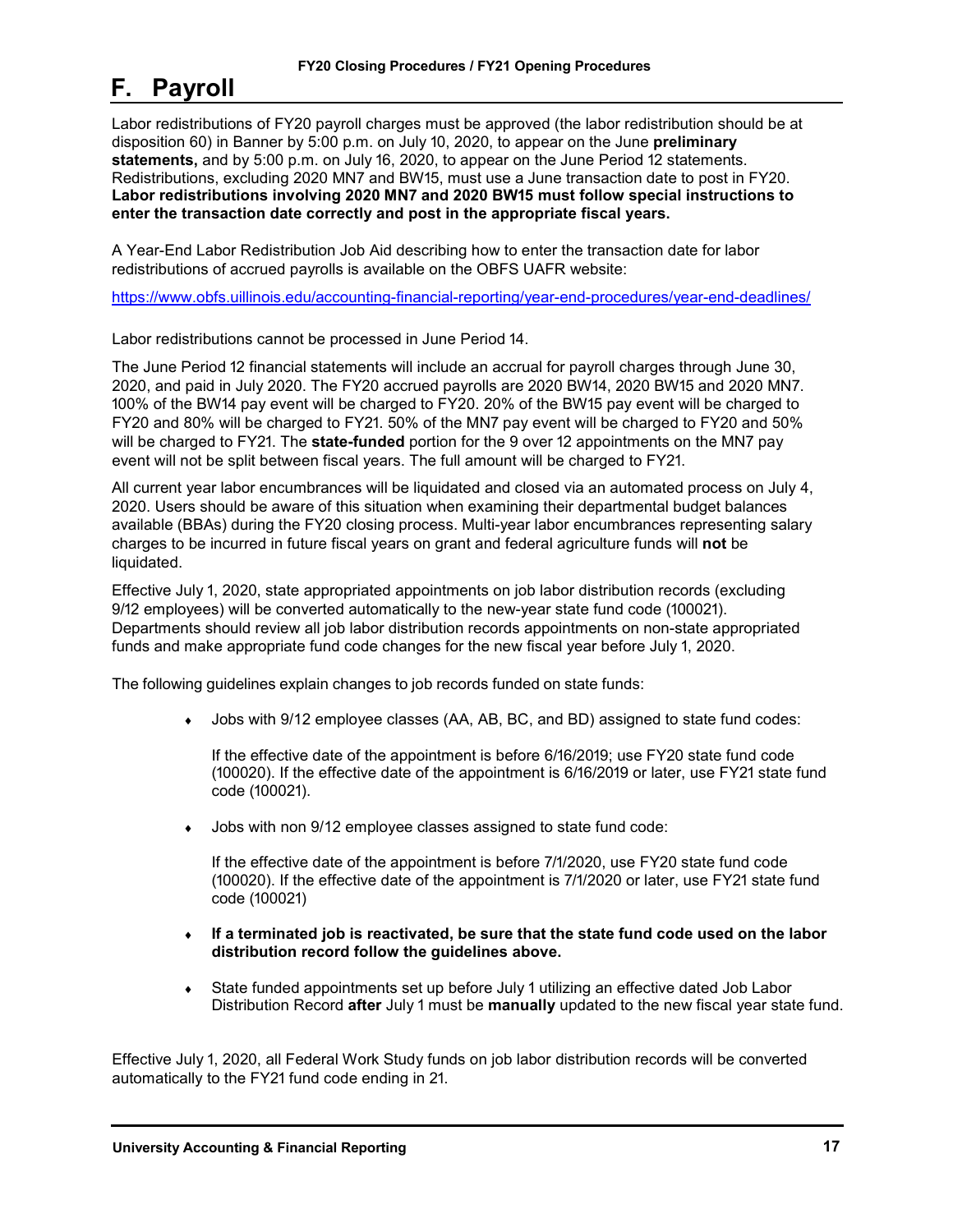<span id="page-19-0"></span>The following dates and times are critical for university units that bill student (SAR) and non-student (GAR) customers (through Banner AR):

- June 18, 2020 Deadline for submitting Banner AR feeders; this will enable University Bursar to process the transactions and record the receivable and revenue in FY20, and allow departments to clear rejected transactions or batches by June 30, 2020.
- ♦ 5:00 p.m., June 30, 2020 Deadline to submit manual charges/credits in Banner AR for FY20.
- After 5:00 p.m., June 30, 2020 All charges assessed in Banner AR will post in FY21.

# <span id="page-19-1"></span>**H. Cash Receipts/Departmental Deposits**

OBFS University Bursar must receive all monies received from departments on or before **June 30, 2020, by 2:00 p.m.** Cashier Operations cannot ensure that cash receipts or deposits received after the 2:00 p.m. deadline will be processed in FY20.

# <span id="page-19-2"></span>**I. Grant and Contract Funds**

For State of Illinois sponsored projects (funds 560000 through 599999), all fiscal year expenditures should be processed by July 17, 2020, or by any earlier document submission deadline dates as designated in [Section C. Calendar of Critical Dates](#page-5-0) to ensure inclusion of these expenditures on FY20 billings and reports.

FY21 Federal Work Study funds have been established in Banner for use beginning July 1, 2020. Effective July 1, 2020, all Federal Work Study appointments on job labor distribution records will be converted automatically to the FY21 fund code. Index codes for the Federal Work Study program will be updated automatically as of July 1 to reflect the FY21 fund codes. Departmental allocations using state funds will be updated with the new FY21 state fund code (100021). If other changes are needed, please contact your university Grants and Contracts Office (SPA). The new FY21 Federal Work Study funds are as follows:

| Urbana      | 498121 |
|-------------|--------|
| Chicago     | 498221 |
| Springfield | 498421 |

Facilities and Administrative Costs (Indirect Costs) and Tuition Remission will not be assessed in FY21 until FY20 is closed.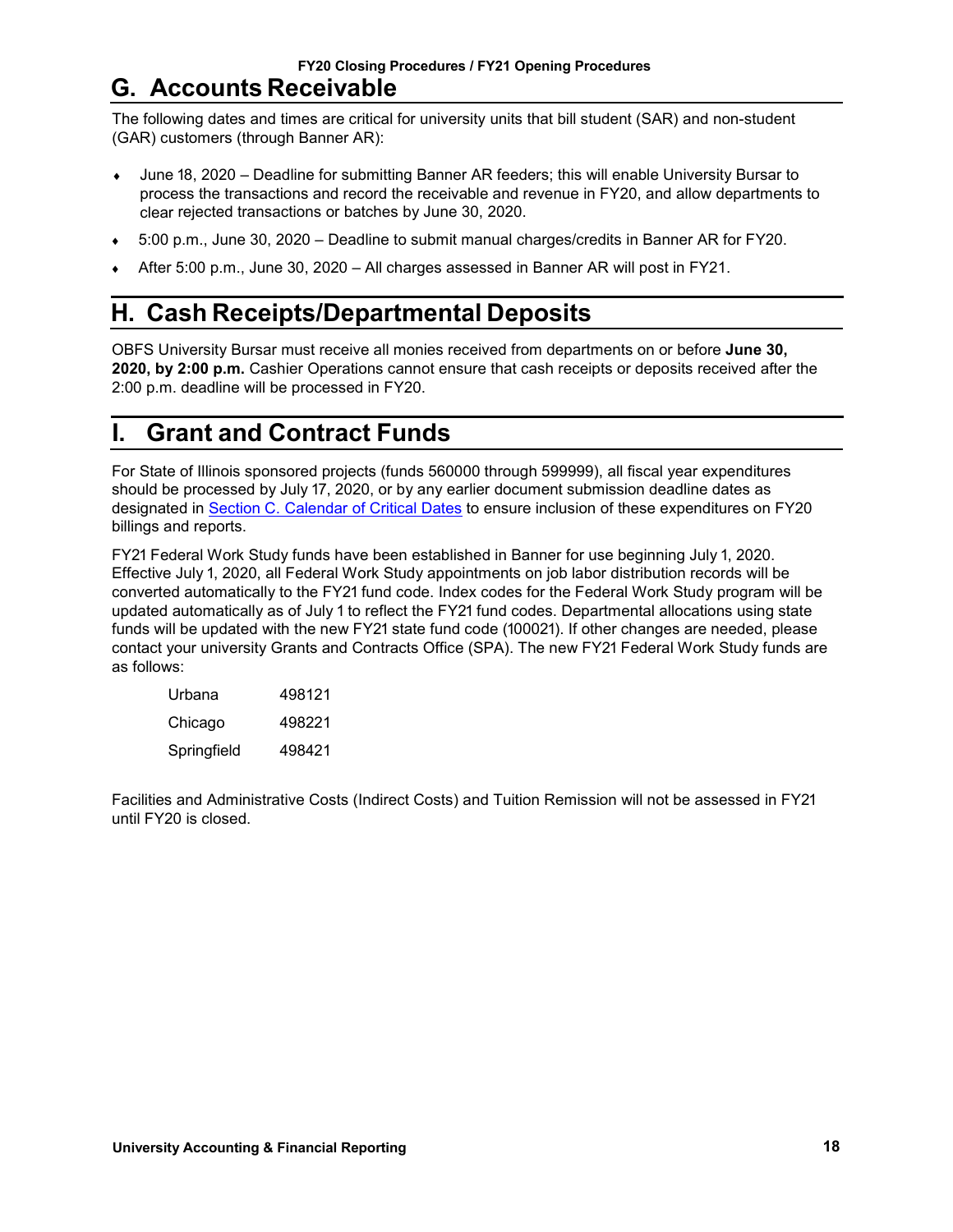# <span id="page-20-0"></span>**J. Property Accounting & Reporting**

The University of Illinois System relies on proper entity code assignment for tracked equipment (i.e., equipment with an assigned PTag number) to utilize in Facilities and Administration Rate (F&A) calculations, excess fund computations, and financial statement presentation. An entity code is a fourdigit numeric code (e.g., 3100, 3110, etc.) which properly classifies a self-supporting fund within a certain type of activity, or "entity." The entity code assigned to your specific self-supporting fund can be found in the "Predecessor Fund" field of Banner page FZMFUND. Equipment used directly in the operation of a specific self-supporting fund's activity needs to have that self-supporting fund's same entity code assigned. Confirm the proper entity code has been assigned to equipment as applicable by July 1, 2020.

Fabricated equipment and construction will only be capitalized and depreciated in the Banner fixed asset module when the equipment or construction is completed and placed in service. Notification of fabricated equipment completed as of June 30 must be reported to UAFR-University Property Accounting and Reporting (UPAR) by July 1, 2020. Notification of construction completed as of June 30 must be reported to UAFR-UPAR by July 3, 2020. Equipment-related communications must be submitted via FABweb. Accrued liabilities for construction retainage and estimates of the cost of construction work completed but not billed must also be submitted to UAFR-UPAR by **July 6, 2020**.

Equipment acquired with FY20 funds must have associated acquisition attributes entered into FABweb and submitted to UAFR-UPAR no later than July 17, 2020. Completed software development projects must also be reported to UAFR-UPAR by July 22, 2020. Equipment received as of June 30, but not paid must be reported to UAFR-UPAR by July 22, 2020.

When journal vouchers transfer funding sources that use "tracked" fixed asset expenditure account codes (see chart below), a separate debit and credit must be entered for **each** item of equipment originally purchased on the FOAPAL being credited, and the PTag/property control number of the associated asset must be recorded in the JV description, document reference, or FOATEXT field of the journal voucher. All journal vouchers using capital asset (equipment/construction) account codes must be submitted to Banner by 5:00 p.m. on July 17, 2020.

The use of correct account codes on transactions is critical, especially during July. Banner equipment account codes are as follows:

| <b>Dollar Value</b>                        | <b>Account Range</b> |
|--------------------------------------------|----------------------|
| <b>Not Tracked in Fixed Asset Module:</b>  |                      |
| Equipment <\$100                           | 122000-12499U        |
| Equipment \$100-\$499                      | 126 <sub>nnn</sub>   |
| Administrative Software <\$100,000         | 1538nn               |
| Research Software (any value)              | 1538nn               |
| <b>Materials for Equipment Fabrication</b> | 128 <sub>nnn</sub>   |
|                                            |                      |
| <b>Tracked in Fixed Asset Module:</b>      |                      |
| Equipment \$1000-\$4999                    | $127$ nnn            |
| Equipment > \$4999                         | $163$ nnn            |
| Artwork <\$5000                            | 162100               |
| Antiques/Historic Treasures <\$5000        | 162200               |
| Firearms/weapons <\$5000                   | 162300               |
| Artwork > \$4999                           | 164100               |
| Antiques/Historic Treasures > \$4999       | 164200               |
| Firearms/weapons > \$4999                  | 163140               |
| Group Asset/Collections Additions >\$0     | 165000-167000        |
| Administrative Software >\$99,999          | 168600               |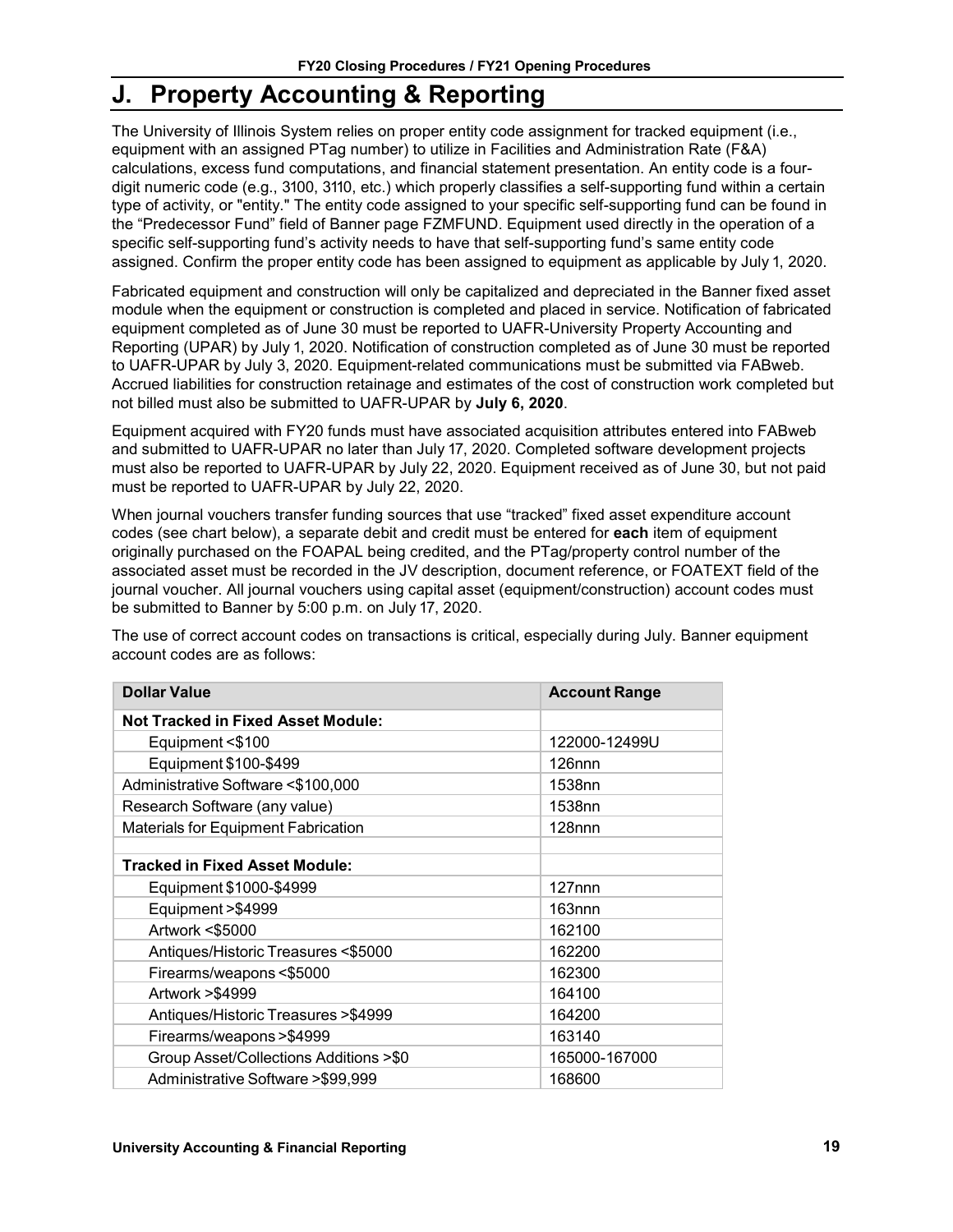# <span id="page-21-0"></span>**K. Banner Fund Type Table**

For a complete listing of Banner fund types and Banner range of fund codes assigned to that particular source of funds, refer to **Banner Fund Type Descriptions**.

# <span id="page-21-1"></span>**L. Definitions**

**Allowance for Uncollectible Accounts** – An allowance for uncollectible accounts is an estimate of the uncollectibility of past due receivables. The balance is an offset to the accounts receivable balance and is used to write off accounts that are deemed uncollectible.

**Bad Debt Expense** – A bad debt expense is an entry booked against the appropriate expense account to record adjustments to the allowance for uncollectible accounts.

**Budget Balance Available (BBA)** – Equal to the revised budget less expenditures and encumbrances/ reservations.

**Cash Receipt** – A pre-numbered form used to record receipt of funds at the time of sale.

**CFOAPAL** – The accounting string attached to each Banner transaction. Refer to the [CFOAPAL](https://www.obfs.uillinois.edu/training/materials/intro-banner-finance/c-foapal-quick-guide/)  [Quick Guide](https://www.obfs.uillinois.edu/training/materials/intro-banner-finance/c-foapal-quick-guide/) for a detail explanation of each segment.

**Encumbrances** – Funds set aside to acquire goods or services under the terms of a University purchase order, contract, or miscellaneous obligation for services with non-employees (e.g., honoraria), or for travel or petty cash expenditures incurred. All outstanding encumbrances excluding current year labor encumbrances and memo encumbrances will be rolled into FY21 on July 18, 2020. These are also known as "commitments" in Banner terminology.

**Entity Codes** – A four-digit numeric code (e.g., 3100, 3110, etc.) which properly classifies a selfsupporting fund within a certain type of activity, or "entity." The entity code assigned to your specific self-supporting fund can be found in the "Predecessor Fund" field of FZMFUND in Banner. Equipment used directly in the operation of a specific self-supporting fund's activity needs to have that selfsupporting fund's same exact entity code assigned. The University of Illinois System relies on proper entity code assignment for tracked equipment (i.e., equipment with an assigned PTag number) to utilize in F&A rate calculations, excess fund computations, and financial statement presentation.

**Facilities & Administrative Rates (F&A)** – Rates charged to sponsored projects for University costs with common objectives not identifiable with a project or activity. Administrative expenses include University operations such as general university administration, sponsored projects administration, department administration, and student services administration. Facility expenses include building and equipment depreciation, interest, operations & maintenance including utilities, library, etc.

**Feeder** – An electronic file that contains a large volume of journal entries, charges, or payments that are posted to Banner. The file is often generated through another Banner process or [Feeder Front End](https://www.obfs.uillinois.edu/finance-feeder-front-end-resource-page/) application.

**Fiscal Year** – The fiscal year begins on July 1 and ends on June 30 of the following year. Fiscal Year 2020 (FY20) is from July 1, 2019 through June 30, 2020. Fiscal year 2021 (FY21) is from July 1, 2020 through June 30, 2021.

**FY20 State Funds** – Funds containing budget from state appropriations for the period July 1, 2019 through the lapse period, August 31, 2020. The last two digits of the state fund code correspond to the state appropriation year. Charges against FY20 state appropriations should use the state fund ending in 20.